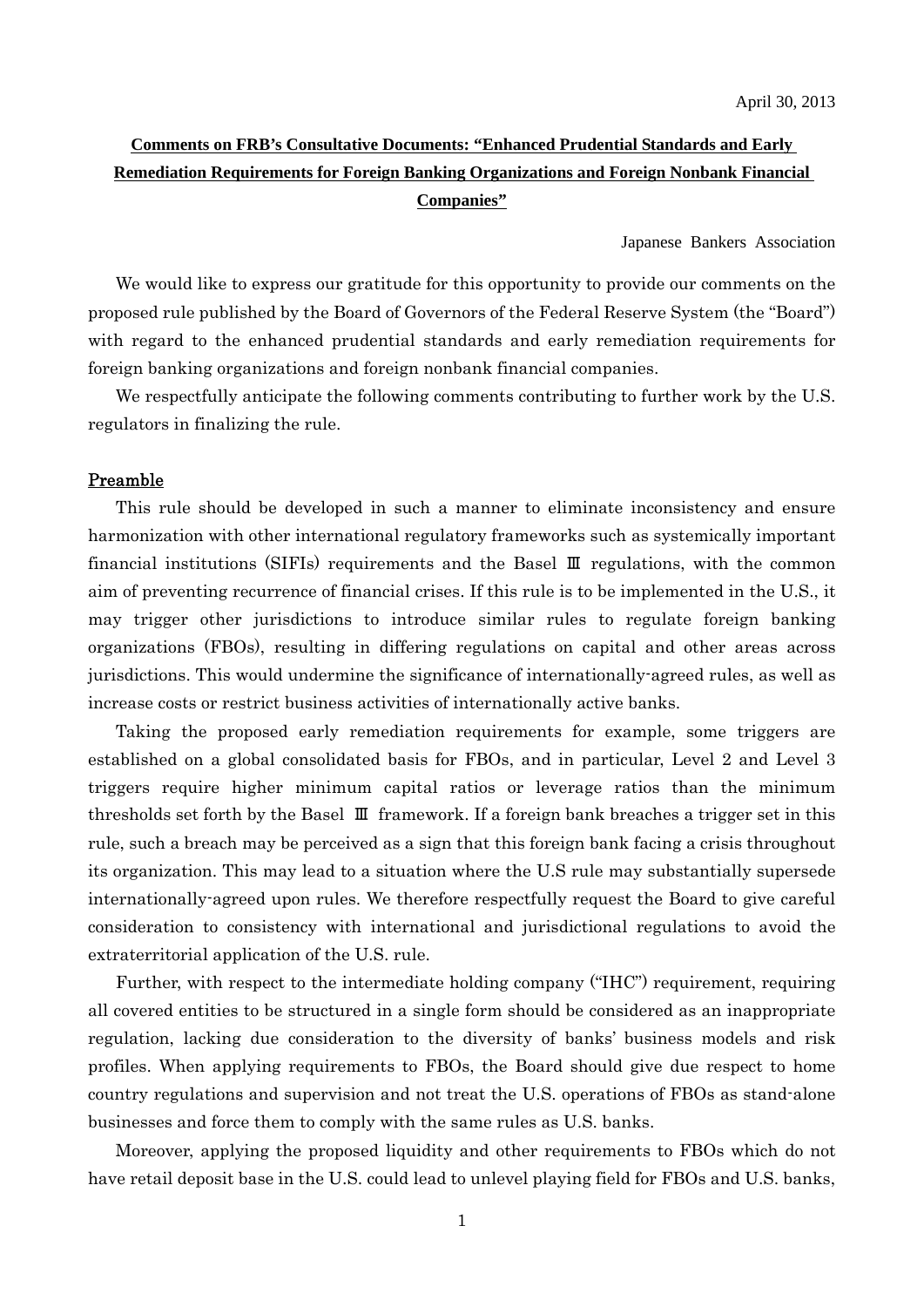as further discussed hereafter.

Given the breadth of covered areas and scope as discussed above, the proposed rule will cause a significant impact on FBOs' business, organizational structure, earnings among other aspects. We therefore respectfully request the Board to consider our comments below and carefully examine this rule in order to ensure that the U.S. domestic regulatory reform will not undermine the effectiveness of internationally-agreed rules nor lead to a fragmentation of regulations that may result in instability of the global financial system.

### Consistency with international regulatory regimes

If the measurements for, the definition of liquid assets, reporting requirements and others with regard to risk-based capital, liquidity, single-counterparty credit limit and other requirements under the proposed rule differ from those under internationally-agreed rules established by the Basel Committee on Banking Supervision ("BCBS") or other regulatory bodies, the significance of such internationally-agreed rules may be impaired. Moreover, covered banks would need to develop the U.S. specific structure of management system including restructuring of financial strategies and IT system developments. In order to avoid such duplications, the proposed rule and its implementation timeframe should be in line with the existing global regulatory frameworks (e.g. BCBS).

#### "Equal footing" issue in the competition between U.S. banks and FBOs

U.S. banks will be able to comply with the proposed capital and leverage requirements including those on broker-dealers, using ample capital base of their bank holding company,. FBOs, on the other hand, would need to allocate additional capital to their broker-dealers in the U.S., obviously thereby creating an unlevel playing field from a cost perspective.

Further, U.S. banks can secure required liquidity assets from their domestic retail deposits. FBOs, however, would have to independently secure liquidity assets in the United States, being unable to utilize liquidity pools funded by retail deposits held in their home countries. Although the proposed rule states that it does not intend to increase the FBO's overall consolidated liquidity requirements, the proposal, in reality, may well increase the required amount of liquidity assets because FBOs are not able to utilize ample liquidity in their home countries to secure liquidity assets for their U.S. operations.

### International collaboration for resolution regimes

It is also our concern that this proposal may diverge from international cooperation in the SIFIs resolution at the Financial Stability Board ("FSB") level. Specifically, this proposal may trigger other jurisdictions to introduce similar rules to regulate FBOs, resulting in multiple liquid assets/capital requirements across jurisdictions, which in turn may give rise to a significant increase in cost for internationally active banks.

FBOs are subject to their home countries' prudential standards based on Basel Ⅲ on a group-wide basis. Assuming bilateral dialogue between U.S. and regulators from each country,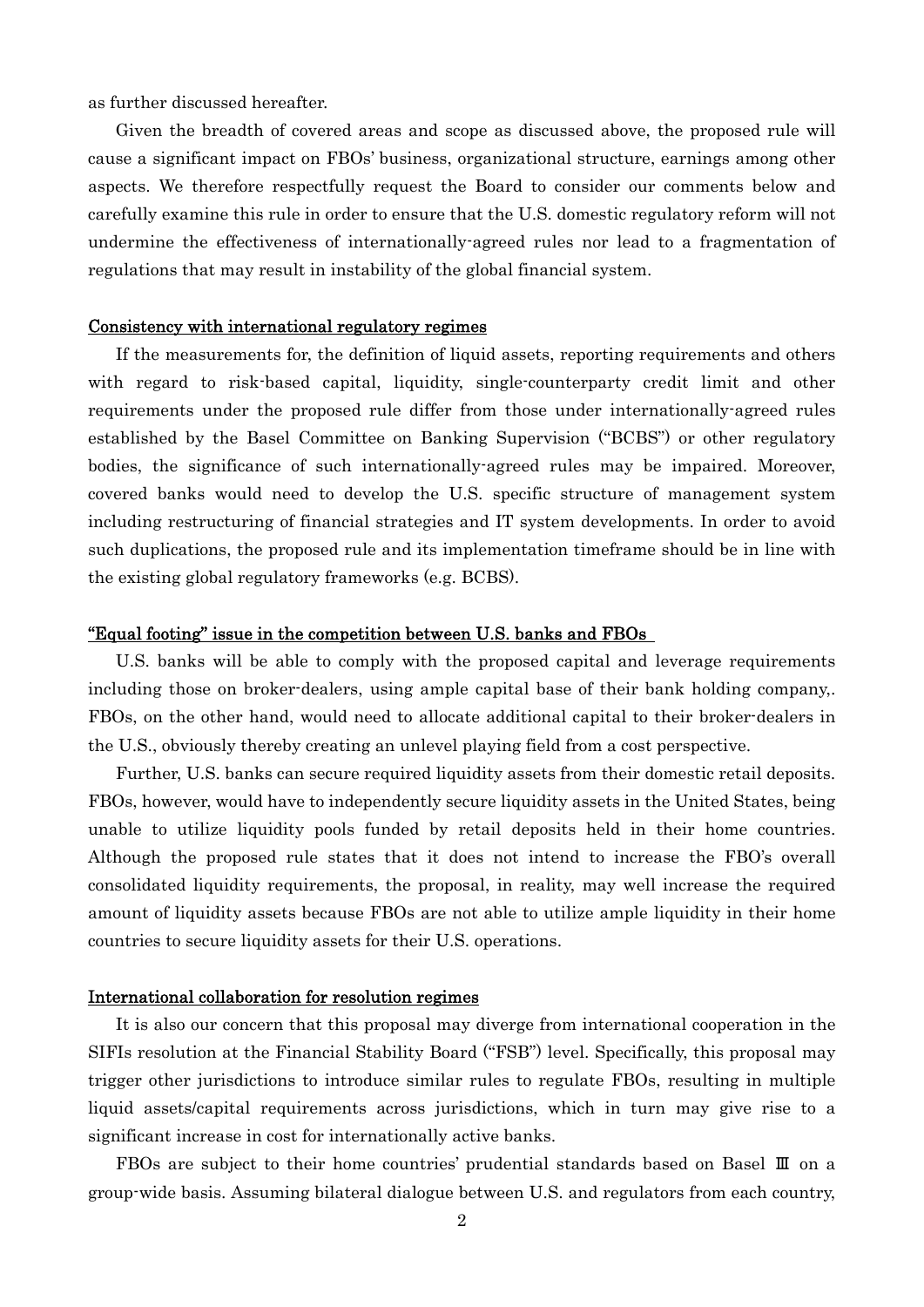a framework to minimize imposing double regulation, such as "Substituted Compliance", should be discussed.

While the joint paper by the Federal Deposit Insurance Corporation ("FDIC") and the Bank of England ("BOE") proposes that the home authorities have the responsibility to undertake the resolution of FBOs, this proposed rule requires FBOs to separately hold capital/liquidity assets in the U.S. It is, therefore, unclear how the Board intends to make the proposed rule consistent with the cross-border collaborative initiatives for the resolution regimes.

#### Relationship between U.S. operations and home country in terms of liquidity

When Japanese banks faced the liquidity crisis in their U.S. branches in the wake of the Lehman Shock, they responded effectively by providing liquidity support from the head office. To our knowledge, at that time, home authorities did not impose any constraints on such liquidity support to U.S. branches. The "one-size-fits-all" type of proposed rules, including the formation of intermediate holding company and enhanced requirements for branches under the assumption of extreme scenarios as exemplified in the proposal, will place an excessive burden on FBOs. We recommended the Board to consider multiple approaches in accordance with parent's financial soundness, the degree of collaboration between U.S. regulators and home country regulators and other factors.

The liquidity rules established by the U.K.'s Financial Services Authority, which the proposed rule refers to, permit exemptions according to the parent's soundness and do not require all FBOs to maintain liquidity assets in the United Kingdom.

### Impact on the liquidity of U.S. government bonds

Some Japanese banks with large scale operations in the U.S. may have large broker-dealers in asset size among their subsidiaries that will be held under an IHC. One of the reasons for such broker-dealers' asset size is that they support the absorption of the U.S. government bonds as a primary dealer and serve as a liquidity provider for investors through repos. In addition, they also provide liquidity through repos to Japanese investors who purchase U.S. government bonds. The IHC requirements as well as leverage ratio and other requirements applied to such an IHC are likely to reduce the volume of such repo transactions. That could have an adverse effect on the absorption of U.S. government bonds, as well.

### Section 165 of the Dodd-Frank Act

The section 165 of the Dodd-Frank Wall Street Reform and Consumer Protection Act ("Dodd-Frank Act") specifies that the Board shall "take into account the extent to which the foreign financial company is subject on a consolidated basis to home country standards that are comparable to those applied to financial companies in the United States" in application of enhanced prudential standards to FBOs. If a foreign bank is subject to internationally-agreed capital and/or liquidity requirements on a consolidated basis in its home country, imposing the proposed rule may result in regulatory duplication. Therefore, in order to avoid an unnecessary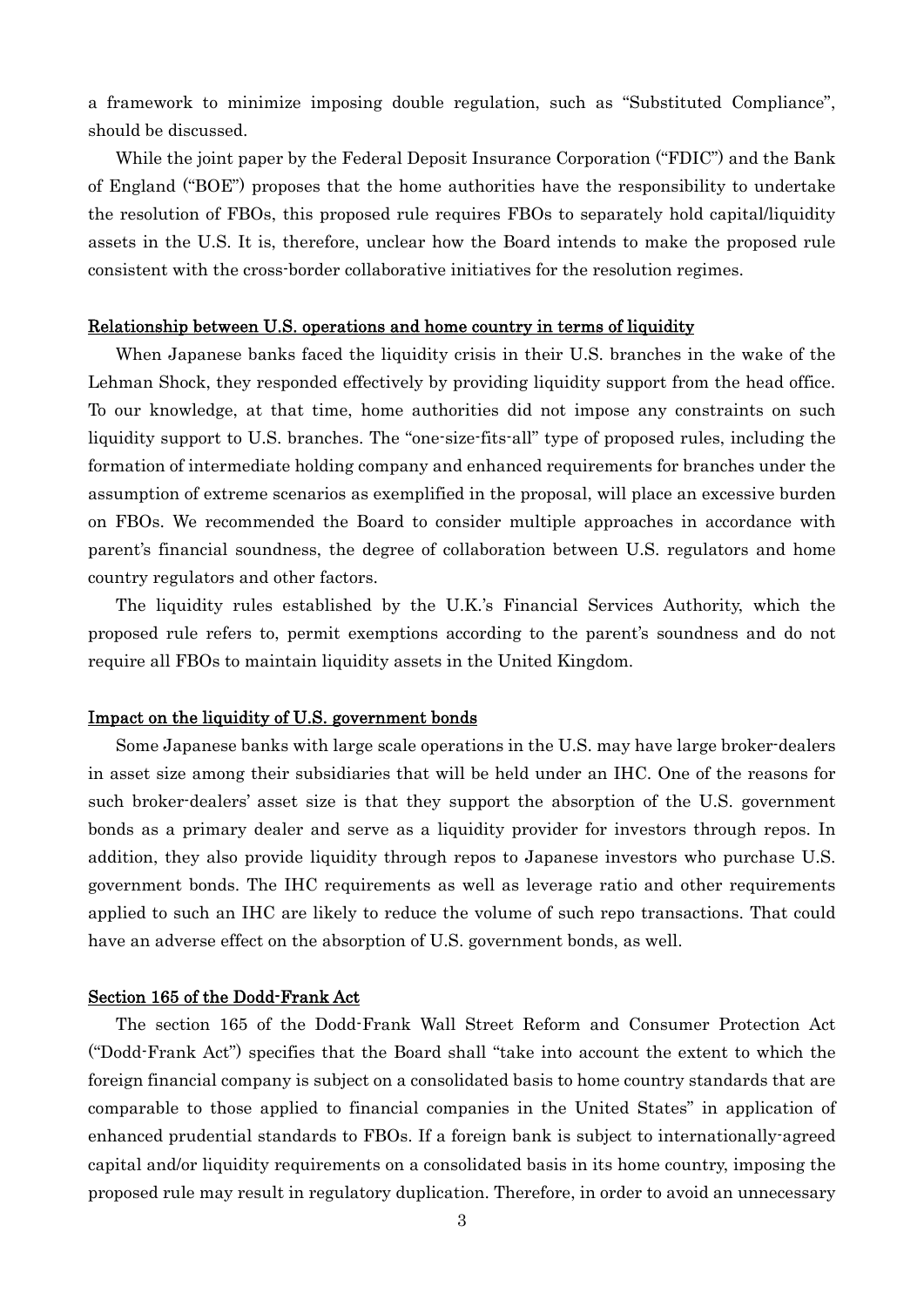increase in costs associated with regulatory compliance, similar regulations should not be applied to FBOs in the U.S. if the comparable regulations exist in the home country,

#### Early remediation

While the direct impact of breaching a trigger is limited within the U.S., some triggers are applied on a global consolidated basis, which may indirectly result in extraterritorial application of the proposed rule. In particular, Level 2 and Level 3 triggers require higher minimum capital ratios or leverage ratios on a consolidated basis than the minimum thresholds set forth in the Basel Ⅲ Accord. This will undermine the raison d'être of the globally-agreed capital conservation buffer rules and lead to a quasi-mandatory application of the U.S. rule. Further, although stress triggers could call for intervention by the regulators to the bank management and cause market skepticism on the bank's soundness, authorities are afforded too broad a discretion when a trigger event occurs. As such, the early remediation triggers should be reconsidered.

### Ⅱ. Overview of the Proposal

#### (Specific comments)

#### Q4:What challenges are associated with the proposed phase-in schedule?

Taking into account the efforts required such as forming an IHC, reorganization including capital structure optimization, governance tightening and IT systems development, we are concerned that the proposed effective date (i.e. July 1, 2015) is unlikely to allow enough lead time to meet the proposed requirements. We therefore request the Board to consider either putting off the effective date or the phase-in implementation.

## Q5:What other considerations should the Board address in developing any phase-in of the proposed requirements?

We respectfully request the Board to ensure consistency with the implementation timeframe of other international regulatory frameworks, as noted in the "Preamble".

### Ⅲ. Requirement to Form a U.S. Intermediate Holding Company

#### (General comments)

Please specify the grounds for setting the \$10 billion threshold given the potential impact on the U.S. financial markets.

We respectfully request the Board to further assess the appropriateness of this threshold and consider exemptions such as allowing FBOs to exclude the amount of low risk assets including repo transactions backed by U.S. government bonds and other highly liquid securities from asset size calculation.

## (Specific comments)

### Q9:Is the definition of U.S. subsidiary appropriate for purposes of determining which entities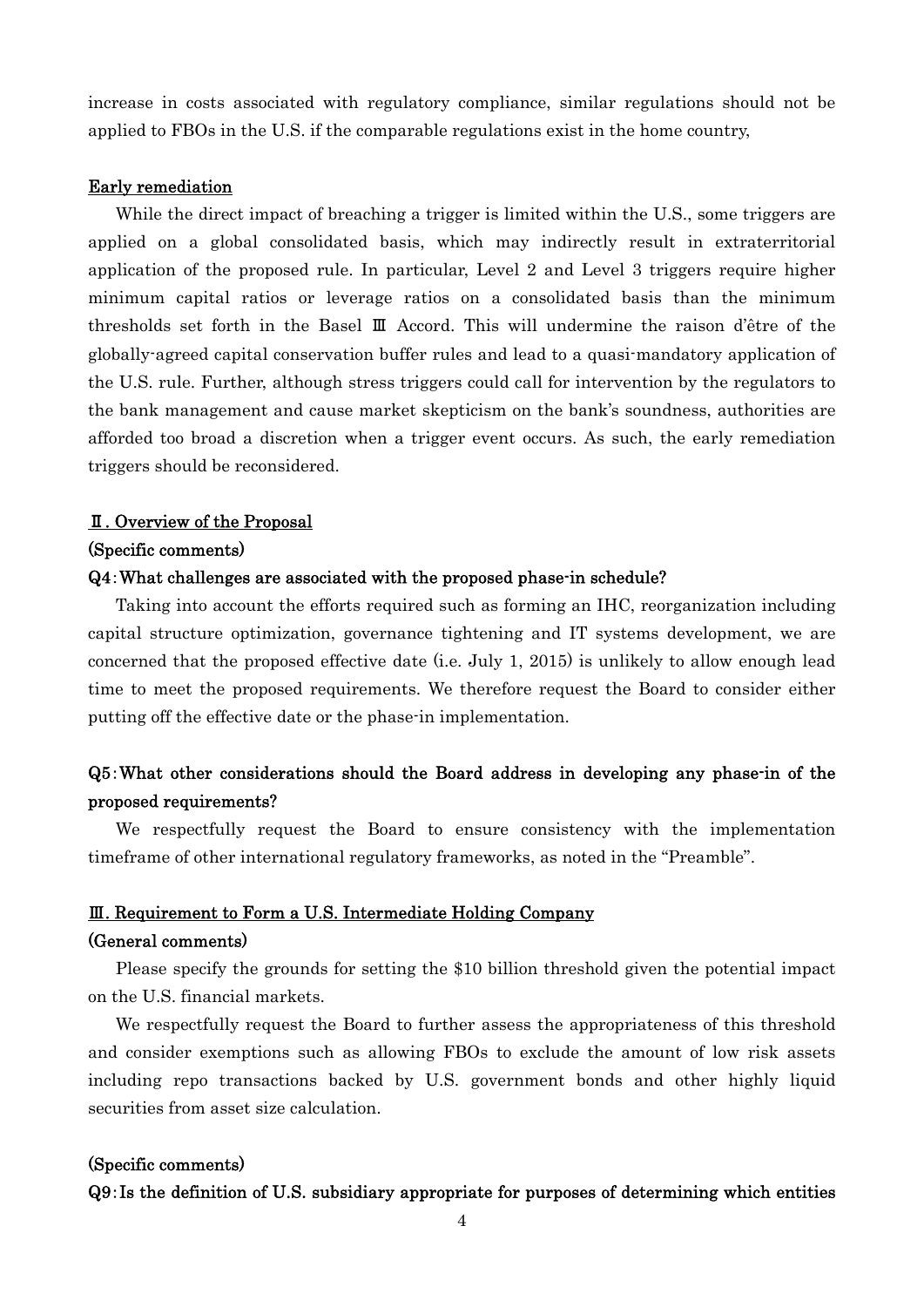## should be held under the U.S. IHC?

It is our concern that a non-U.S. subsidiary of a U.S. subsidiary of FBO will be held under the IHC and thereby such a non-U.S. subsidiary (i.e. a sub-subsidiary of a foreign bank) becomes subject to both U.S. and home country regulations. Overseas subsidiaries of U.S. subsidiaries (i.e. a sub-subsidiary of FBO) consolidated into the IHC should be excluded from the application scope of U.S. regulations, while remaining under the IHC.

# Q10:Should the Board consider exempting any other categories of companies from the requirement to be held under the U.S. IHC, such as controlling investments in U.S. subsidiaries made by foreign investment vehicles that make a majority of their investments outside of the United States, and if so, which categories of companies?

Any subsidiary meeting any of the following criteria should be exempted from the requirement to be held under the U.S. IHC:

- ・ Considerably small entities should be exempted from the IHC requirement because all the costs of obtaining consent from related parties and reorganizing complicated management structures and others should be greater than keeping those entities under the IHC.
- ・ If a foreign bank does not control an entity, holding such an entity under an IHC would not improve governance and hence benefits may not outweigh costs. Therefore, if a foreign bank holds an ownership of 25 percent or more in an entity but another shareholder has larger interests in the same entity (i.e. the foreign bank does not have effective control over the entity), such an entity should be exempted from the IHC requirement.
- ・ Requiring FBOs to transfer their indirectly-held interests to the IHC will complicate organizational restructuring. Therefore, if a foreign bank holds an ownership of 25 percent or more in a non-U.S. subsidiary and that subsidiary owns a subsidiary inside the U.S. (i.e. the foreign bank indirectly owns the U.S. subsidiary), that U.S. subsidiary should be exempted from the IHC requirement.
- ・ Since there is no ground for applying risk-based capital requirements and liquidity standards to non-financial subsidiaries (i.e. a subsidiary which is not engaged in financial activities), these non-financial subsidiaries should be exempted from the IHC requirement.
- ・ Subsidiaries operating for a branch's funding purposes such as those issuing commercial paper and ABCP vehicles are managed in conjunction with the branch and are covered by the branch's risk management framework including stress testing for liquidity risk management purposes. Therefore, such subsidiaries should be exempted from the IHC requirement.

# Q11:What, if any, tax consequences, international or otherwise, could present challenges to a FBO seeking to (1) reorganize its U.S. subsidiaries under a U.S. IHC and (2) operate on an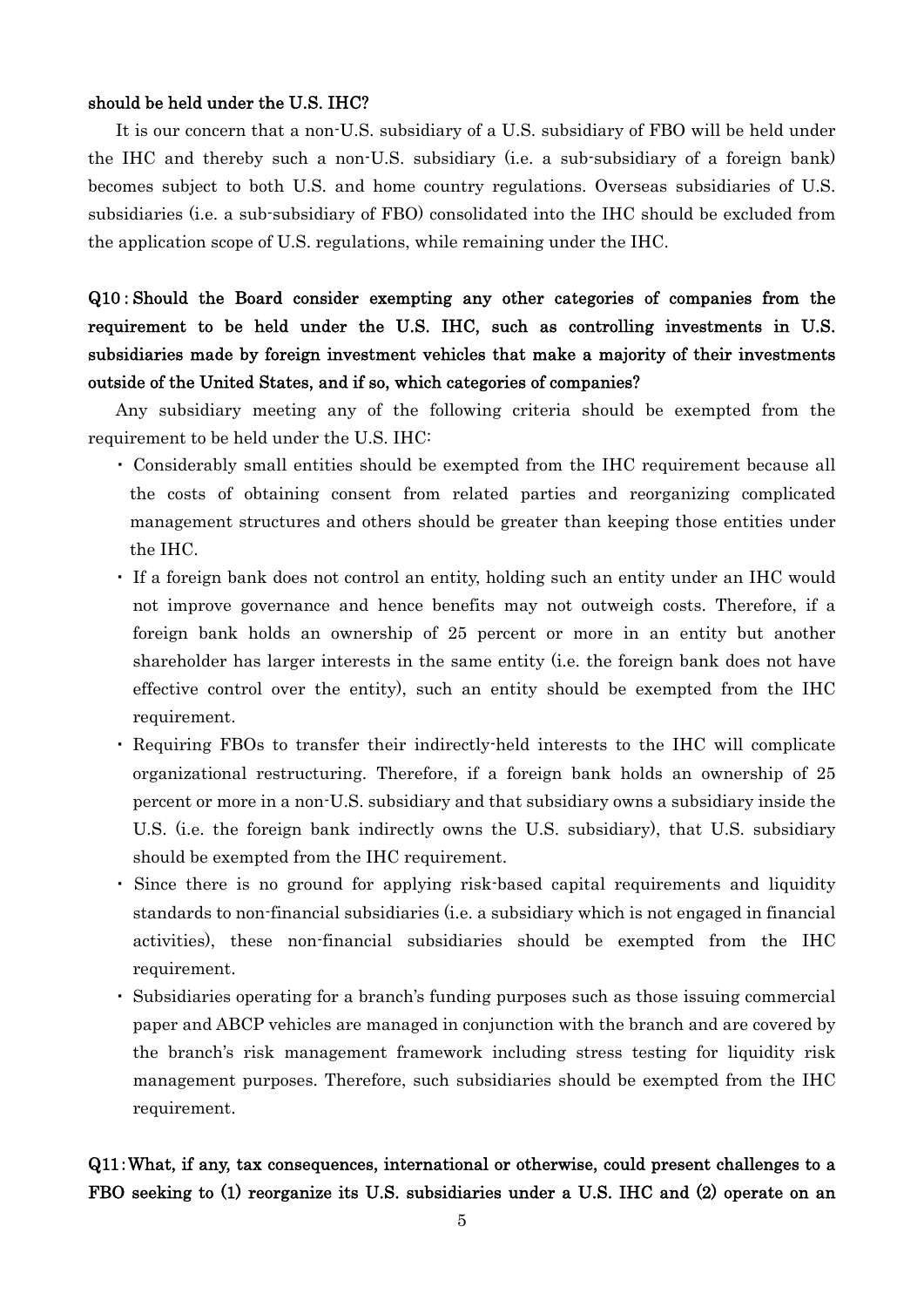## ongoing basis in the United States through a U.S. IHC that meets the corporate form requirements described in the proposal?

We respectfully request the Board to discuss with tax authorities or other relevant authorities to apply a simple accounting and tax treatment to transferring subsidiaries to a U.S. IHC, as compared to the general treatment.

Further, we also request clarification of the tax treatment of a minority investment in a subsidiary held under a U.S. IHC by an entity outside that IHC. Please also make clear that applying the U.S. tax consolidation rules (investment of 80 percent or more to be consolidated for tax purposes) after the establishment of the IHC is allowed.

# Q12:What other costs would be associated with forming a U.S. IHC? Please be specific and describe accounting or other operating costs.

The proposed rule is unclear about the specifics of the IHC consolidation process including merger and transfer of assets/liabilities. With regards to the consolidation process at the IHC level, flexible approaches should be allowed as necessary, including waiver of section 23A of the Federal Reserve Act ("FRA") or other provisions.

### (Others)

# Ⅲ. B. IHC Requirements for FBOs With Combined U.S. Assets of \$10 Billion or More (P.43) – Establishment of multiple IHCs

While the Notice of Proposed Rule-making ("NPR") indicates that a FBO may exceptionally be permitted to establish multiple IHCs, relevant conditions/criteria are unclear and should therefore be stipulated in detail. The proposed rule should provide an option/latitude to allow the establishment of multiple IHCs in order to facilitate management of various types of subsidiaries that may have different business strategies such as banks and broker-dealers.

#### Ⅲ. Applicable Standards and Supervision (P.46) Reporting Requirement

To integrate management information of subsidiaries held under an IHC, it is necessary to build management functions within the IHC that address development of management information systems (MIS), compliance and other relevant matters. Given that this entails establishment of U.S. enterprise-wide risk management framework and development of a large-scale IT system infrastructure, we respectfully request the Board to consider setting a transitional period for reporting or reducing the reporting requirements for a certain period.

## Ⅳ. Risk-Based Capital Requirements and Leverage Limits (General comments)

As mentioned in the Preamble, capital/leverage ratio requirements under the proposed rule should be in line with other international regulatory regimes (e.g. Basel Ⅲ). Under the Basel Ⅲ, the leverage ratio will be calculated and disclosed before 2015 when the proposed rule is scheduled to take effect. Therefore, it would be unnecessary to separately calculate a leverage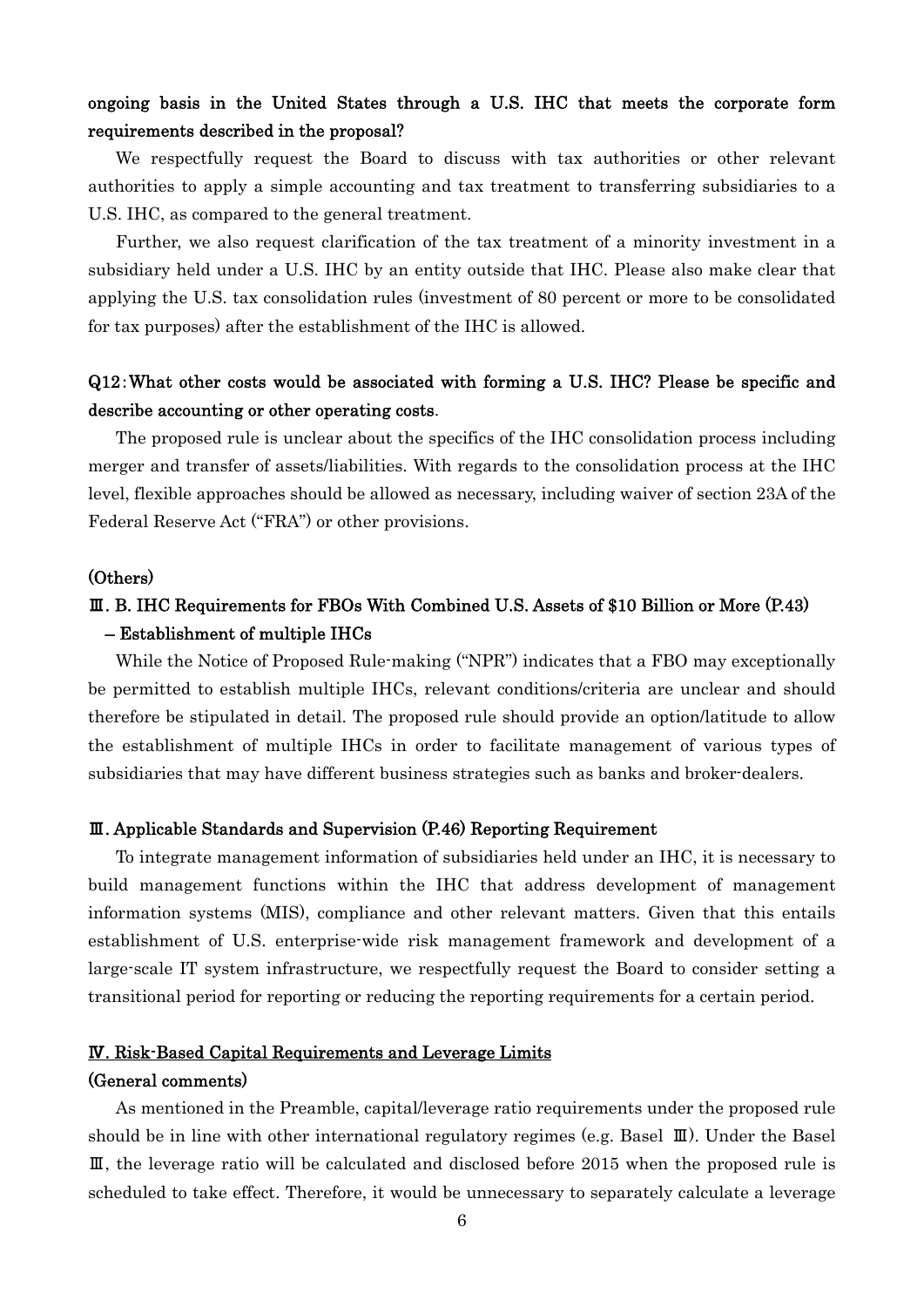ratio based on the current U.S. standards.

Further, the derivatives rules established by the Commodity Futures Trading Commission ("CFTC") propose to impose the strict capital requirements on swap dealers held by so-called "deemed bank holding company". Regulatory duplication resulting from the IHC requirement should be avoided in order to apply appropriate capital requirements to such swap dealers. We consider that swap dealers held under an IHC should be treated in a similar manner as nonbanks under a bank holding company ("BHC") as defined in the proposed capital requirements in the CFTC's derivatives rules under the Dodd-Frank Act, and hence the same capital requirements as " $BHCs$ " should be applied.

### (Specific comments)

Q18:What concerns, if any, are raised by the proposed requirement that a FBO calculate regulatory capital ratios in accordance with home country rules that are consistent with the Basel Accord, as amended from time to time? How might the Federal Reserve refine the proposed requirement to address those concerns?

While it is unclear how an assessment is to be made as to whether the level of home country prudential standards is equivalent to those of the U.S. rather than requiring individual banks to demonstrate the equivalency, from an efficiency standpoint, the Board should permit the use of the BCBS's assessment result to confirm compliance with Basel Ⅲ or coordinate with home country authorities. Where discretion is permitted to national jurisdictions under international accords, that discretion should not be regarded as inconsistent.

Further, when the establishment of an intermediate holding company is mandatory, requiring banks to seek additional approval from the U.S. authorities for the use of internal ratings-based approach ("IRB") and internal models, FBOs may face a significant administrative burden. Capital requirements in Japan are also consistent with the Basel Ⅲ and hence obtaining additional approval from the U.S. authorities is unnecessary. We therefore request the Board to allow the use of the Basel Ⅲ-based IRB and internal models provided that they have been approved by Japanese authorities.

# Q19:Should the Board require a FBO to meet the current minimum U.S. leverage ratio of 4 percent on a consolidated basis in advance of the 2018 implementation of the international leverage ratio? Why or why not?

As mentioned above, FBOs may provide, through their broker-dealer subsidiaries, important services such as facilitating and funding investments in U.S. government bonds by their home country investors, thereby playing an important role in providing liquidity to the U.S. government bond markets. In those cases, the balance sheet of FBOs could expand significantly as a result of U.S. government bond repo transactions that are substantially risk free. Therefore, repo transactions backed by the U.S. government bonds should be excluded from FBOs' leverage ratio calculations.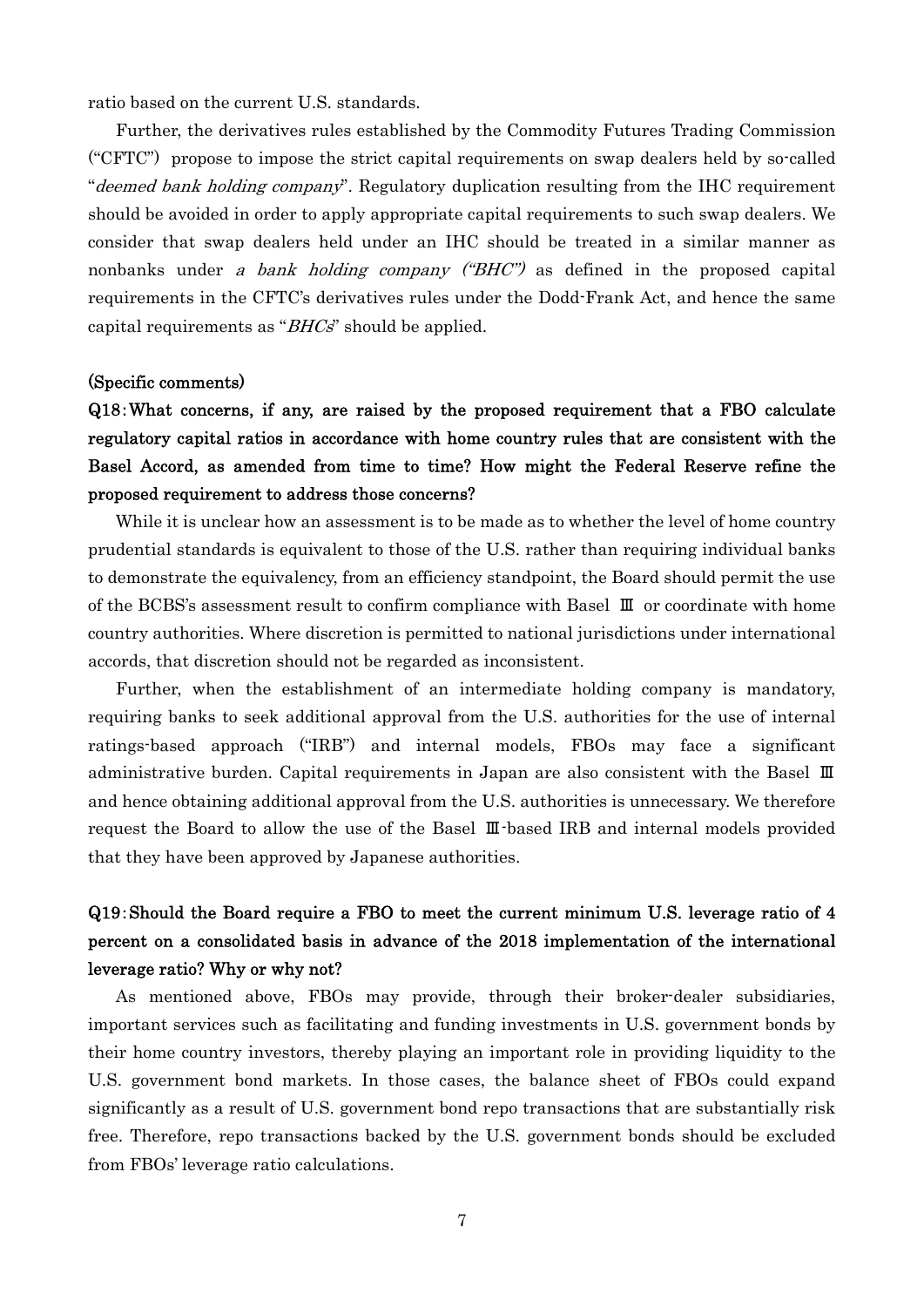#### V. Liquidity Requirements

#### (Specific comments)

# Q20:Is the Board's approach to enhanced liquidity standards for FBOs with significant U.S. operations appropriate? Why or why not?

We do not agree with the Board's proposal to implement liquidity risk management at the U.S. operations and the IHC levels for the following two reasons. Liquidity risk of internationally active banks should be basically supervised by home country authorities, and in case of SIFIs, the Crisis Management Group framework should be additionally utilized.

- (i) Enhancement to liquidity management framework in line with the "Principles for Sound Liquidity Risk Management and Supervision" issued by BCBS on September 25, 2008 and development of international regulatory framework such as Basel Ⅲ liquidity requirements have been made. Particularly for SIFIs, an internationally cooperative initiative for recovery and resolution planning by the Crisis Management Group which is chaired by home country authorities and participated by authorities of related jurisdictions is in place.
- (ii) Funding activities for U.S. dollars and other major currencies are generally conducted on a global basis.

Specifically, we are concerned about the following three points:

First of all, given that FBOs are subject to rigorous liquidity risk management requirements at the U.S. consolidated level, we consider it an overregulation to require separate liquidity management at IHC and U.S. branch levels. We therefore request the Board to permit funding between the U.S. branch and IHC as well as between affiliated companies under an IHC without restriction in order to ensure flexible and effective liquidity management at an FBO level.

Secondly, it is highly unlikely for a parent company of a FBO holding large assets in the U.S. to suddenly withdraw its commitment to its U.S. business for reputational reasons. Therefore, the U.S. branch should not be required to maintain liquid assets in the U.S. as long as the parent company has a sufficient liquidity reserve in the home country and expresses its commitment to support the funding of its U.S. branches. Further, if liquid assets are required to be maintained in the U.S., intracompany cash flows should not be included in stress testing.

Finally, Regulation W substantially prohibits a U.S. subsidiary bank from, for example, transferring funds to its affiliate, and therefore cash generated from a sale of a liquidity buffer cannot be used effectively. As a result, FBOs may be forced to increase liquidity requirements as a whole. This would put foreign banks in an unfavorable position vis-à-vis their U.S. counterparts which are allowed to manage liquidity on a global basis; it is also inconsistent with the proposed rule stating that it does not intend "to increase the foreign banking organization's overall consolidated liquidity requirements". To address this, Regulation W should also be amended.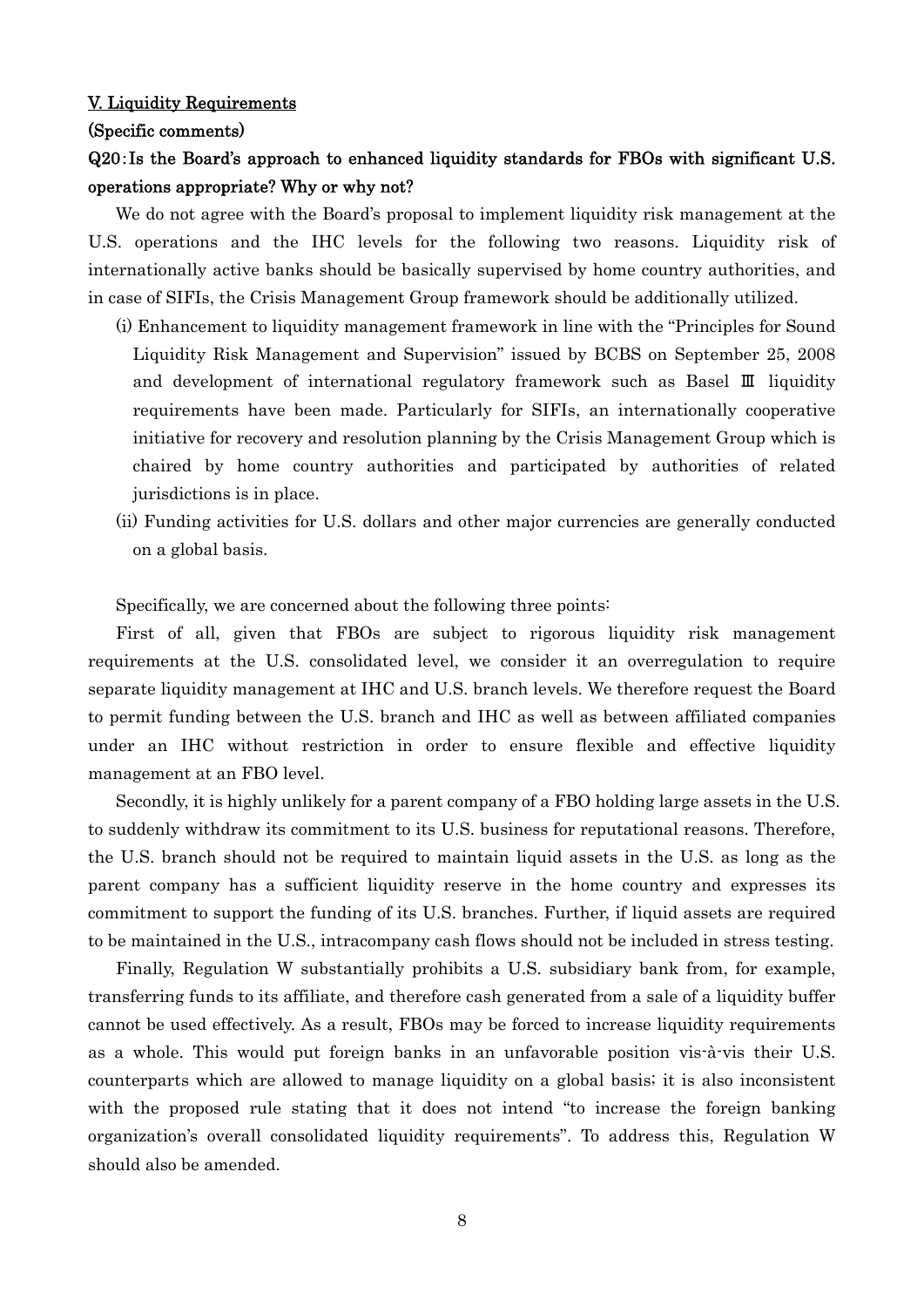# Q22:The Dodd-Frank Act contemplates additional enhanced prudential standards, including a limit on short-term debt. Should the Board adopt a short-term debt limit in addition to, or in place of, the Basel Ⅲ liquidity requirements in the future? Why or why not?

A decrease in short-term debt does not necessarily contribute to an improvement in the Net Stable Funding Ratio ("NSFR") under Basel Ⅲ. The intention of the NSFR is to indirectly regulate the ratio of short- and long-term debt through not just funding but also the asset side. Given this, the adoption of a short-term debt limit in addition to the Basel Ⅲ liquidity requirements could result in a regulatory duplication and thus should be avoided.

# Q23:Should FBOs with a large U.S. presence be required to provide cash flow statements for all activities they conduct in U.S. dollars, whether or not through the U.S. operations? Why or why not?

It is the cash outflows from the U.S. that could cause a direct impact on the U.S. financial system under the financial stress. Therefore, the impact on the U.S. financial system can be estimated with the net amount of such cash flows. In addition, the implementation of proposed periodic reporting of global consolidated cash flows that are in U.S. dollars requires considerable IT systems development. Hence, it is more reasonable to require FBOs with combined U.S. assets of \$50 billion or more to report net cash outflows from the U.S. in U.S. dollars, rather than to require them to report global consolidated cash flows that are in U.S. dollars. In particular, cash flows associated with repos involving U.S. government bonds held by non-U.S. bases should be exempted from the application of this requirement because the purpose of such cash flows is evident.

If the Board is concerned about the impact on U.S. operations under stressed conditions, such concerns can be addressed by assessing the effectiveness of liquidity risk management (e.g. stress testing, contingency funding plan) conducted by individual banks on a global basis. Therefore, as an alternative to such reporting requirements, approval by home country authorities of such practices through periodic inspection should be sufficient.

Further, if the Board requires the reporting of global consolidated cash flows that are in U.S. dollars, we request the Board to give due consideration to the additional burden caused by such reporting, and thereby allowing simplified calculation methods or setting a reduced reporting frequency and transaction terms .

Q24:What challenges will FBOs face in formulating and implementing liquidity stress testing described in the proposed rule? What changes, if any, should be made to the proposed liquidity stress testing requirements (including the stress scenario requirements) to ensure that analyses of the stress testing will provide useful information for the management of a company's liquidity risk? What alternatives to the proposed liquidity stress testing requirements, including the stress scenario requirements, should the Board consider? What additional parameters for the liquidity stress tests should the Board consider defining?

As described in our comment to questions 20 and 23, global-based liquidity stress testing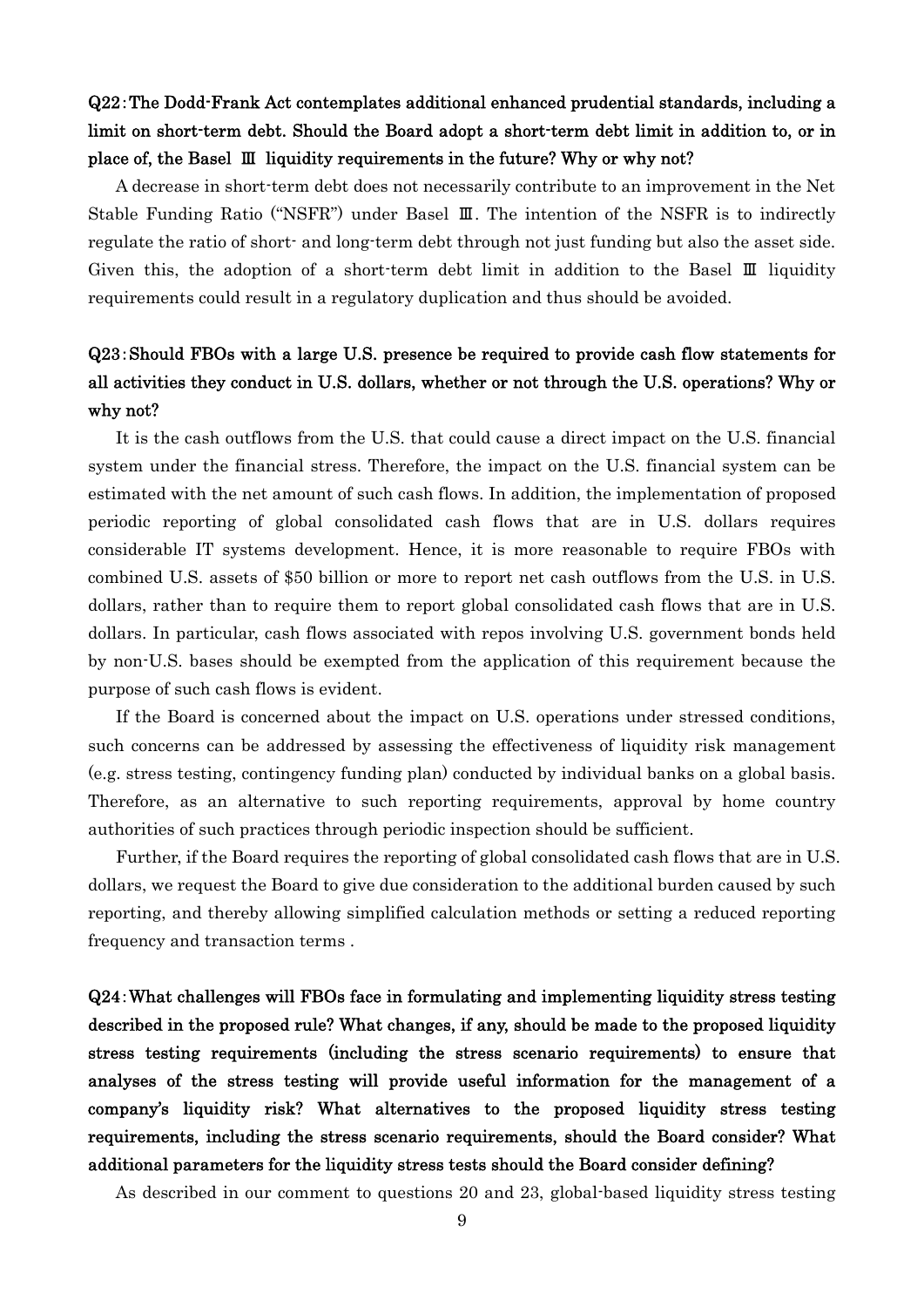should be sufficient provided that such stress testing is assessed as effective by home country authorities. Further, as mentioned later in the stress test requirements section, SIFIs in particular are subject to liquidity stress testing under the international framework for recovery and resolution plans. We therefore believe that U.S. authorities should conduct their due regulatory activities through this framework. With regard to our comment on the proposed rule itself, it is not practical to implement stress testing separately at IHC and U.S. branch network for combined U.S. operations which are managed on an integrated basis.

Moreover, conducting global-based stress testing required by Japanese regulators on a quarterly basis, analyzing its impact on the U.S. operations specifically and reporting the results to the Board will cause a significant burden on financial institutions. Taking this burden into consideration, we request the Board to provide a sufficient timeframe and also to take into account national holidays in home countries in setting the timing of reporting implementation.

In addition, as the proposed rule stipulates that external stressed cash flow needs for liquidity buffer calculation purposes should be calculated in accordance with the stress test requirements under §252.226, it is our understanding that such external stressed cash flow needs are calculated based on cash flow projections using reasonable assumptions. On the other hand, the proposed rule states in page 78 that the external stressed cash flow need is the difference between cash outflows and inflows on a "must pay" basis. To avoid misunderstanding, the proposed rule should stipulate that the external stressed cash flow need is the difference between stressed cash outflows and inflows using reasonable assumptions including those regarding the future behavior of assets.

# Q25:The Board requests feedback on the proposed approach to intragroup flows as well as the described alternatives. What are the advantages and disadvantages of the alternatives versus the treatment in the proposal? Are there additional alternative approaches to intracompany cash flows that the Board should consider? Provide detailed answers and supporting data where available.

Intragroup flows should not be subject to stress testing. As mentioned in our comment to question 20, for reputational reasons it is generally unlikely that a parent holding large assets in the U.S. will suddenly withdraw its commitment to its U.S. business. Therefore, it is assumed that the U.S. branch relies on funding from its head office in securing liquid assets to be maintained in U.S. Although the proposed rule proposes several approaches to calculate the net internal stressed cash flow needs, none of them is considered to be practical. If stress testing conducted in a home country concludes that there are sufficient funds in the home country and the head office demonstrates the willingness to support its U.S. branch, internal cash flows should be exempted from stress testing. Specifically, entire internal sources should be counted in full, provided that global-based stress testing is properly implemented, measures to respond to stressed conditions are in place and the head office demonstrates its intention to support its U.S. branch.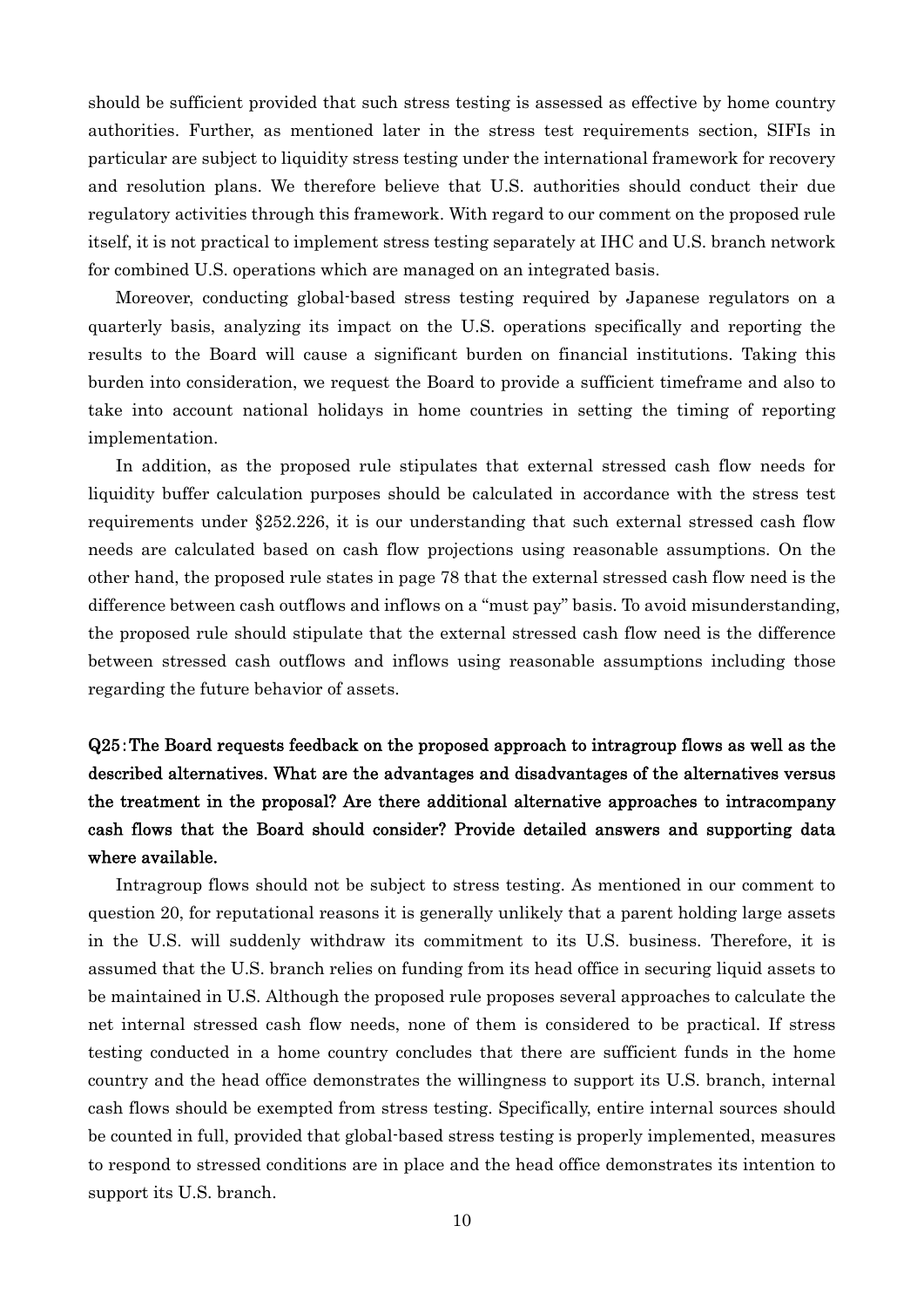# Q26:Should U.S. branch and agency networks be required to cover net internal stressed cash flow needs for days 15 to 30 of the required stress scenario within the United States? Should U.S. branch and agency networks be required to hold the entire 30-day liquidity buffer in the United States?

As mentioned in our comment to question 20, U.S. branch and agency networks should not be required to cover net internal stressed cash flow needs for days 15 to 30 within the U.S. Further, they do not necessarily need to hold the entire 30-day liquidity buffer within the U.S.

# Q27:The Board requests comment on all aspects of the proposed definitions of highly liquid assets and unencumbered. What, if any, other assets should be specifically listed in the definition of highly liquid assets? Why should these other assets be included? Are the criteria for identifying additional assets for inclusion in the definition of highly liquid assets appropriate? If not, how and why should the Board revise the criteria?

Under the proposed rule, Japanese government bonds and other EU sovereign bonds that are deemed as high quality liquid assets under the Basel liquidity framework are not necessarily treated as highly liquid assets (HQLA), hence a firm needs to demonstrate how and/or why they should qualify as high quality liquid assets to the Board. This leaves the risk where FBOs have to manage liquid assets separately for the U.S. requirements. To avoid such redundancy, the proposed rule should permit HQLA under the Basel liquidity framework to be deemed as eligible highly liquid assets without requiring a separate explanation to the Board. In addition, the Board should also allow securities obtained through repos and assets that can be used as collateral for Discount Window to be treated as eligible liquid assets. Further, the proposed rule requires liquid assets to be held "in the U.S.". If such assets are also eligible for highly liquid assets, the Board should allow them to be treated as liquid asset regardless of where they are held.

# Q28:Should the Board require matching of liquidity risk and the liquidity buffer at the individual branch level rather than allowing the firm to consolidate across U.S. branch and agency networks? Why or why not?

The matching of liquidity risk and liquidity buffer at each individual branch and agency level may result in inefficient holding of liquidity buffers. Further, in some cases, liquidity management activities are conducted across U.S. branches and agency networks on an integrated basis. Given this, identifying liquidity risks and matching them with corresponding liquidity buffers should be executed on an aggregated basis reflecting the actual funding activities.

# Q30:In what circumstances should the cash portion of the liquidity buffer be permitted to be held in a currency other than U.S. dollars?

Given the fact that markets for currency swaps and foreign exchange forwards functioned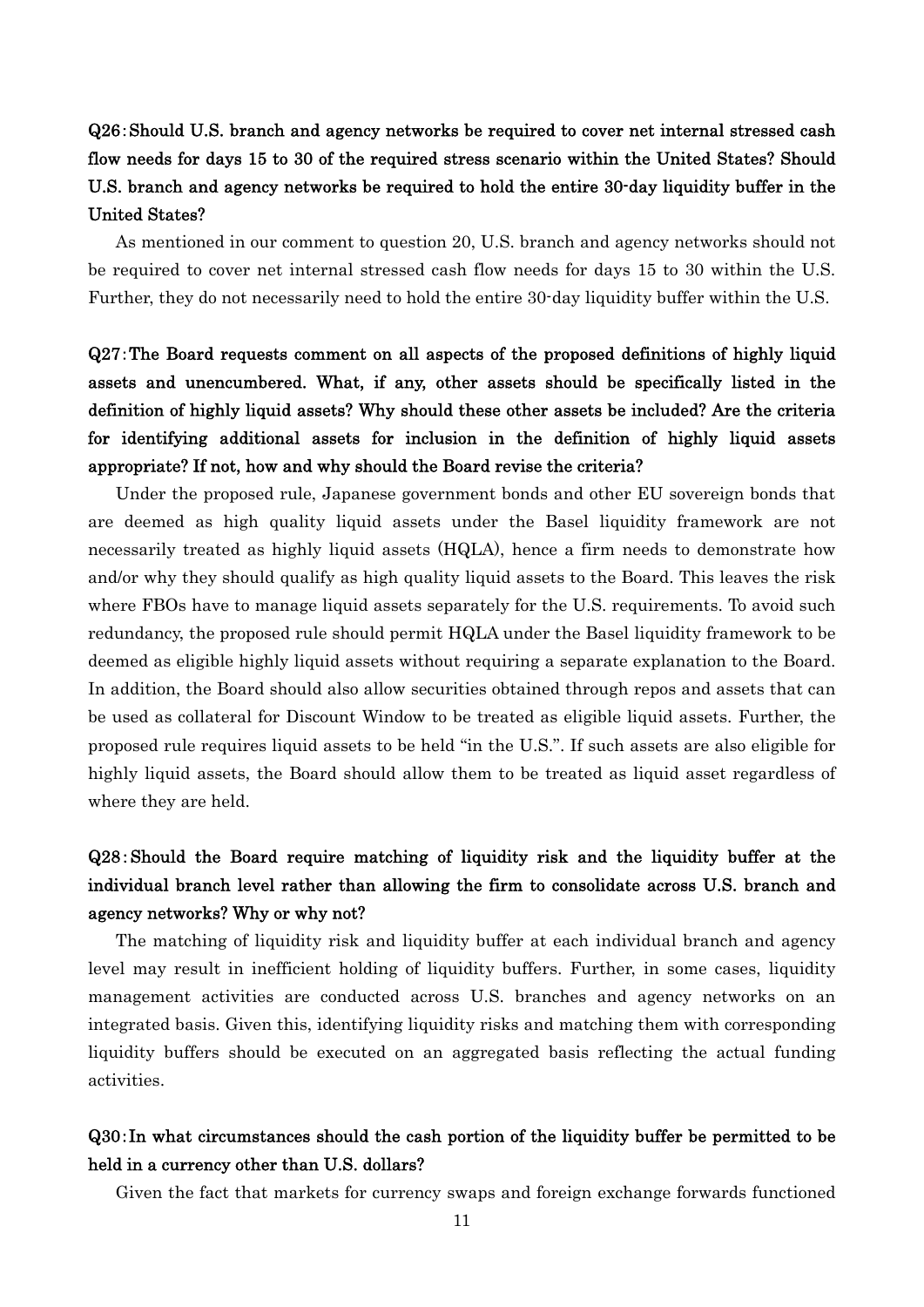to a certain extent during the financial crisis in the past, it is reasonable to assume that the conversion from a non-U.S. dollar currency to U.S. dollars is feasible within certain levels of the market liquidity that is in line with those in the past financial stress. Therefore, entities should be allowed to hold the liquidity buffer in a non-U.S. dollar currency to a certain extent, provided that markets for currency swaps and foreign exchange forwards are deemed to be functioning.

At a minimum, the liquidity buffer held outside the U.S. should be permitted to be in local currencies, because it is usually the case in practice. Further, to ensure consistency with the contingency funding plan, those assets eligible for the Discount Window collateral including non-U.S. dollar denominated should be counted as the U.S. liquidity buffer.

# Q31:Should the Board provide more clarity around when the liquidity buffer would be allowed to be used to meet liquidity needs during times of stress? What standards would be appropriate for usage of the liquidity buffer?

Since the liquidity buffer is required at an IHC level to ensure mutual support during times of stress, current intragroup funding restrictions should be softened, allowing the use of liquidity buffers during periods of financial stress.

Discussions on this issue should be harmonized with those under the Basel Ⅲ framework.

# Q33:Should FBOs with a large U.S. presence be required to establish and maintain limits on other potential sources of liquidity risk in addition to the specific sources listed in the proposed rule? If so, identify these additional sources of liquidity risk.

As funding structures differ across banks, it is unpractical and may inhibit efficient funding to set limits for all of the funding methods/categories listed in the proposed rule. Funding limit framework of FBOs are reviewed by home country authorities through inspection/supervision. Therefore, additional limit requirements by the U.S. authorities are unnecessary.

Q34:The Board requests comment on all aspects of the proposed rule. Specifically, what aspects of the proposed rule present implementation challenges and why? What alternative approaches to liquidity risk management should the Board consider? Are the liquidity management requirements of this proposal too specific or too narrowly defined? If, so explain how. Responses should be detailed as to the nature and effect of these challenges and should address whether the Board should consider implementing transitional arrangements in the proposal to address these challenges.

Currently, a cash management operation is conducted on an entity basis. Thus it would be burdensome to perform intraday liquidity monitoring on the combined US operations by collecting/aggregating relevant information from all entities under the IHC. Thus, we respectfully request that the proposed rule allows intraday liquidity monitoring on an entity basis.

We also request such intraday liquidity monitoring requirements for the U.S. banking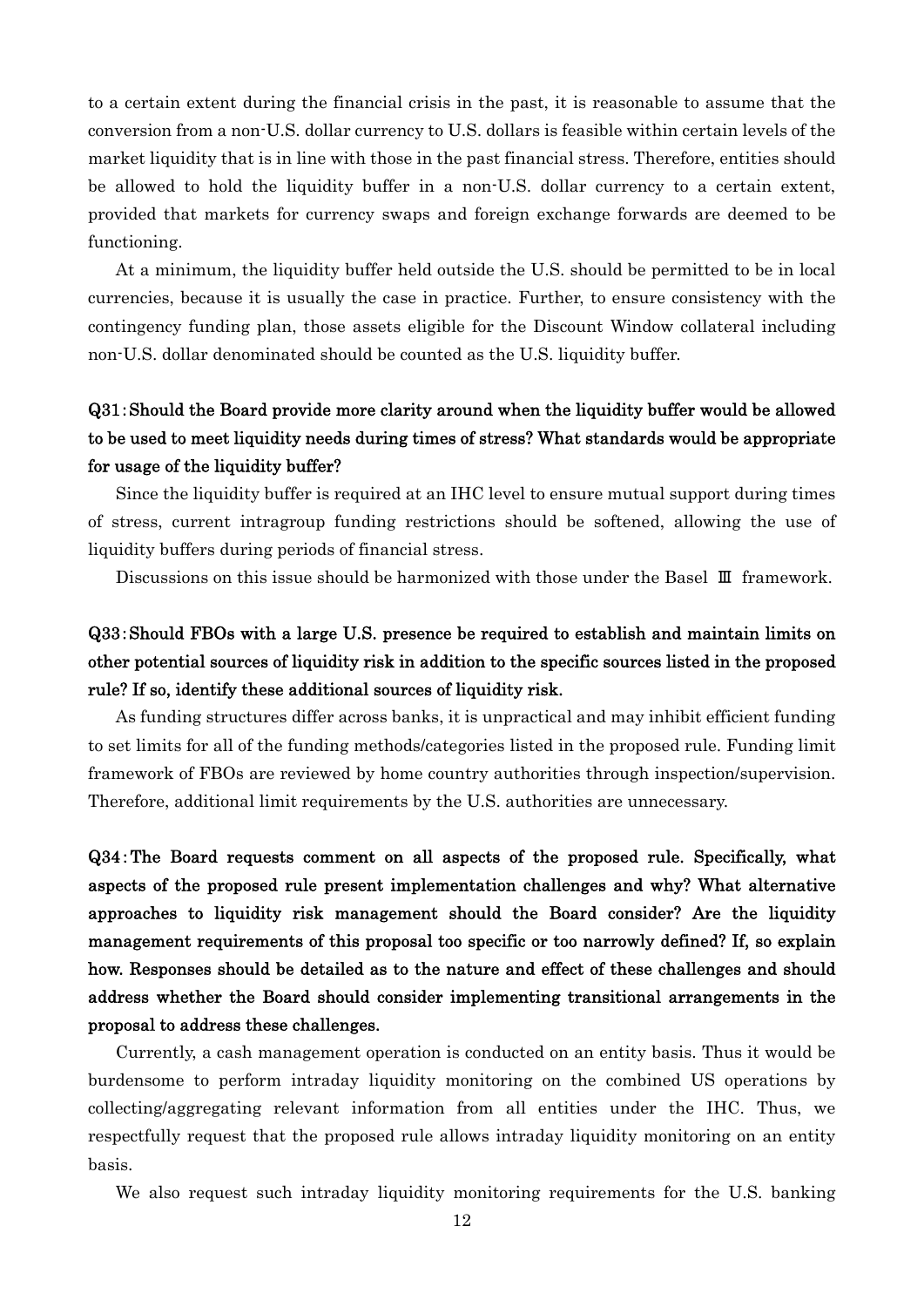activities to be applied only to U.S. dollar transactions. Further, intraday liquidity monitoring on settlement activities conducted through a correspondent bank (a direct participating bank in settlement) is impossible unless the correspondent bank discloses relevant information. Therefore, we request it takes some sort of other requirements including mandating such correspondent banks to disclose relevant information.

If the proposed rule requires FBOs to monitor intraday liquidity positions on a real-time basis, the Board should provide sufficient lead time for IT systems development/modification.

#### (Others)

### V. Independent Review (P.67)

There seems no need for liquidity risk to be reviewed separately from the management functions reviewing for other risks. Please confirm that like other audits, review by an independent internal audit group is sufficient.

#### V. Contingency Funding Plan (P.87)

The total amount available from FRB Discount Window, Federal Home Loan Board facilities and others should be permitted to be included in the contingency funding plan.

### Ⅵ. Single-Counterparty Credit Limits

#### (Specific comments)

# Q35:What challenges would a FBO face in implementing the requirement that all subsidiaries of the U.S. IHC and any part of the combined U.S. operations are subject to the proposed single-counterparty credit limit?

To avoid overlap, the proposed rule should achieve consistency with the large exposure framework which is currently discussed by the BCBS.

The proposed rule requires an IHC to aggregate exposures of its U.S. branches in calculating its net credit exposure to the counterparty. However, it is not reasonable nor practical from a risk management perspective to identify the exposures of its U.S. branches on their own for products whose exposure is managed through netting agreements and collaterals on a global basis, such as derivatives.

The proposed rule stipulates a 25 percent limit to the aggregated counterparty exposures that include those to the related entities that the counterparty owns, controls, or holds 25 percent or more of a voting right or total equity of the entity. However, we respectfully request that these conditions be eliminated from the proposed rule. Further, the proposed rule is unclear about the treatment in cases where multiple parents respectively own 25 percent or more of a subsidiary to which FBOs have exposures (specifically, whether such exposures are duplicately included in the credit exposure calculation to all such parents).

FBOs are required to comply with the requirements of the proposed rule on a daily basis. Given, however, that single-counterparty credit limits are applied to the combined U.S. operations, FBOs need to aggregate exposures across multiple entities with the adjustments on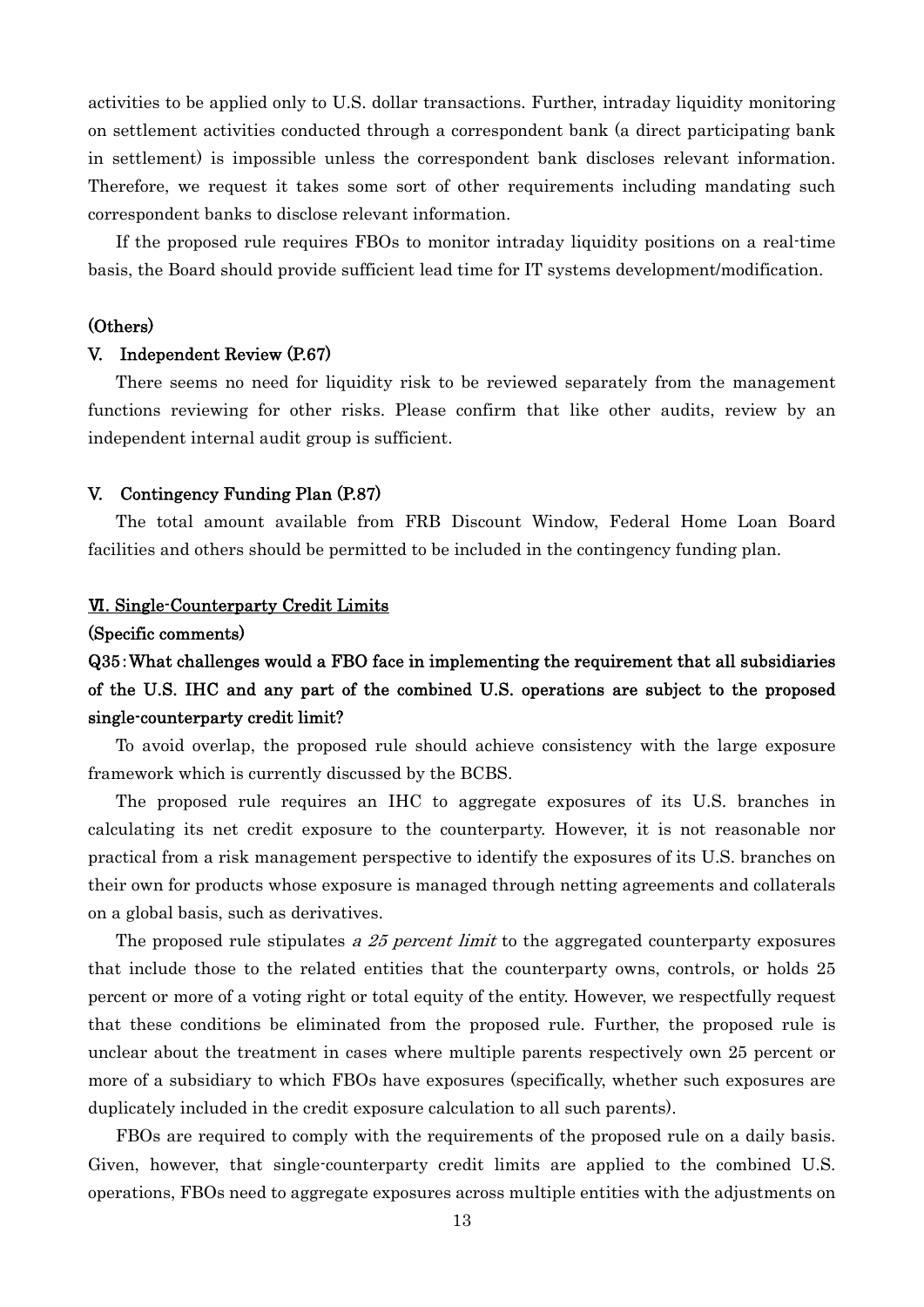collaterals. Giving due consideration to operational burdens, single counterparty credit limit rule should be applied on a monthly basis.

Further, immaterial subsidiaries should be exempted from the relevant data collection/aggregation for exposure calculation purposes.

As those FBOs currently exceeding the proposed credit limit (i.e. 25%) need time to take necessary actions such as capital increase, the Board should consider allowing exceptional treatment or certain lead time for compliance to such FBOs.

# Q36:Because a FBO may have strong incentives to provide support in times of distress to certain U.S.-based funds or vehicles that it sponsors or advises, the Board seeks comment on whether such funds or vehicles should be included as part of the U.S. IHC or the combined U.S. operations of the FBO for purposes of this rule.

Regarding exposures arising from transactions through funds managed by an affiliated investment advisor under a discretionary investment agreement (excluding those whose profits and losses are attributable to the FBO), it is reasonable to exclude such exposures from the scope of exposure aggregation because the fund assumes risks. Therefore, the proposed rule should clarify the concept of "control" to specify that unless an FBO has discretion over investment, and profits/losses arising from such transactions are attributable to the FBO, U.S-based funds or vehicles that the FBO sponsors or advises should not be included as part of the U.S. IHC or the combined U.S. operations of the FBO for purposes of this rule.

## Q39:What additional credit exposures to foreign sovereign entities should be exempted from the limitations of the proposed rule?

Government Sponsored Entities ("GSE") should be treated as foreign sovereign entities.

# Q45:Should the list of eligible collateral be broadened or narrowed? Should a covered entity be able to use its own internal estimates for collateral haircuts as permitted under Appendix G to Regulation Y?

Given its high marketability, listed stock can be deemed as eligible collateral if a haircut is taken into account. If sovereign bonds are excluded from eligible collateral with the exception of home country and the U.S. government bonds, it will give rise to an unlevel playing field for FBOs in U.S. repo/lending markets, and may result in market distortions. To correct such unfair treatment of exposures of repo/securities lending transactions which are collateralized by sovereign bonds (other than Japanese/U.S. government bonds), corporate bonds and stock, the proposed rule should permit marketable sovereign bonds, corporate bonds and stock as eligible collateral (provided haircuts are properly established).

## Q46:Is recognizing the fluctuations in the value of eligible collateral appropriate?

There should not be any significant issue in reducing the frequency of collateral valuation even if exposures are managed on a daily basis as long as conservative haircuts are applied. If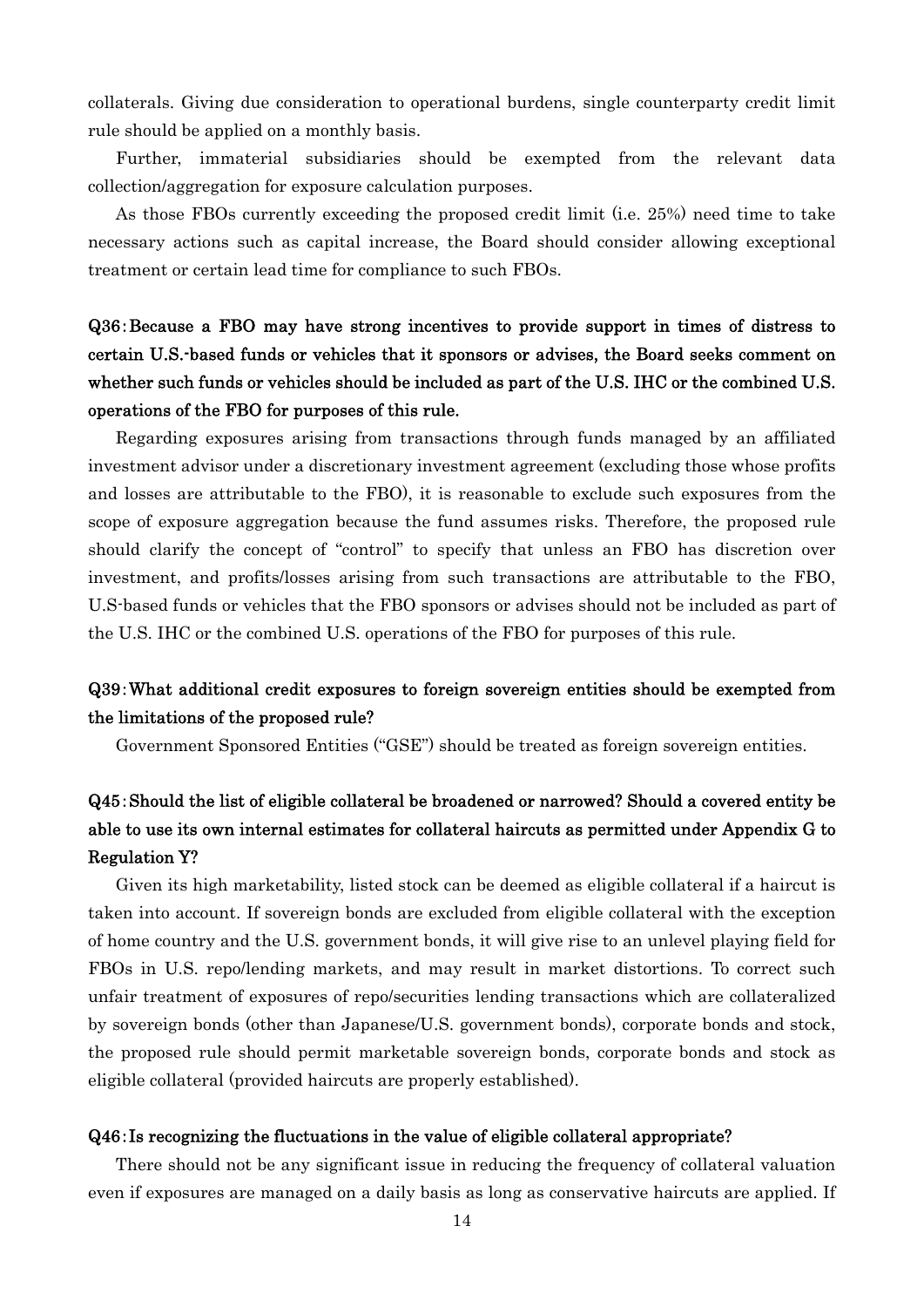daily exposure management were required, the frequency of the valuation of collateral or other assets subject to netting should be reduced if conservative approaches are taken.

#### Q56:Would additional exemptions for FBOs be appropriate? Why or why not?

We respectfully request the Board to clarify the treatment of central counterparties (CCPs). In case a CCP is counted as a counterparty, the 25 percent limit under the proposed rule may be breached. Therefore, if a CCP is deemed as counterparty, the limit should be raised.

#### Ⅶ. Risk Management and U.S. Risk Committee

#### (Specific comments)

Q59:As an alternative to the proposed U.S. risk committee requirement, should the Board consider requiring each foreign baking organization with combined U.S. assets of \$50 billion or more to establish a risk management function solely in the United States, rather than permitting the U.S. risk management function to be located in the company's home office? Why or why not? If so, how should such a function be structured?

Where a U.S. branch oversees an IHC and has responsibility for risk management within the U.S., the proposed rule should allow FBOs to establish the U.S. risk committee (with the participation by the IHC directors) within the U.S. branch, instead of the IHC, provided that the U.S. branch has relevant authorities over the IHC and other entities.

# Q70:Should the Board consider specifying by regulation the minimum qualifications, including educational attainment and professional experience, for a U.S. chief risk officer?

In our view, banks should be given discretion in appointing a U.S. chief risk officer and thus requirement by the proposed rule of minimum qualifications including education and professional experience is too excessive.

## (Others)

### Ⅶ. Responsibilities of the U.S. risk committee (P.122)

We respectfully request the Board to clarify the required authorities and roles of the U.S. risk committee (including more specific roles under the proposed rule with regards to the "control objectives in management goals and compensation structure" and the expected responsibility by each risk category) both at the U.S. branch and subsidiaries under the IHC as this is necessary to understand the relationships between the risk committee at each level of organization.

## Ⅷ. Stress Test Requirements

#### (General comments)

Given that the soundness of FBOs is sufficiently ensured by complying with Basel Ⅲ-based capital requirements and liquidity standards as well as through supervision by home country authorities, requiring FBOs to conduct stress testing in the same way as the U.S. rule would be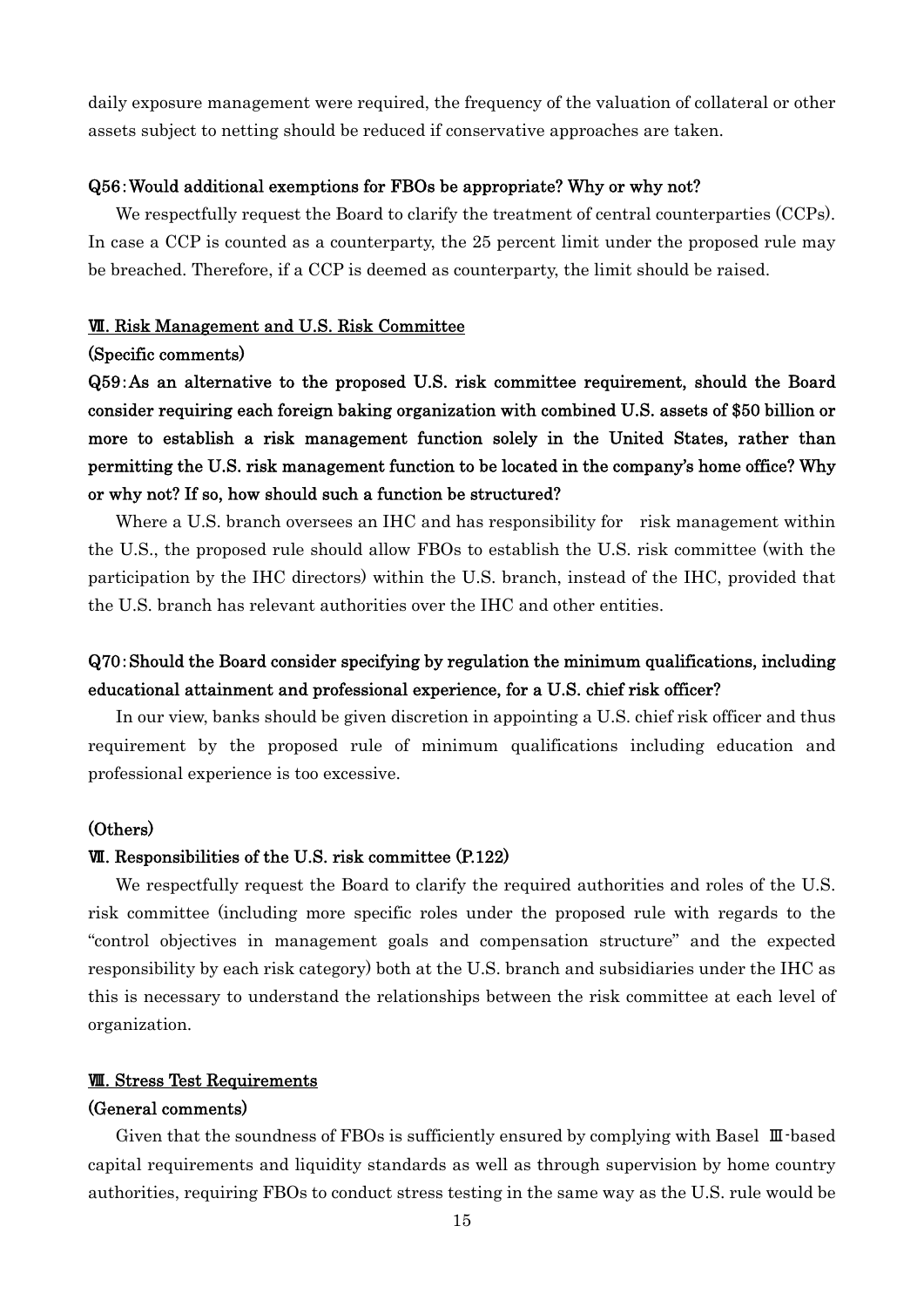redundant. Further, it could result in the extraterritorial application since U.S. authorities could impose stricter requirements on FBOs than required by their home countries. Therefore, stress testing required by home country authorities should be accepted by the Board as that compliant with the U.S. requirements provided that the prudential standards under Basel Ⅲ are in place in the home country.

Moreover, SIFIs, in particular, need to develop a recovery and resolution plan under the supervision of the Crisis Management Group ("CMG") comprised of the relevant authorities. Therefore, the Board should first utilize the stress test framework under CMG to take due regulatory action, instead of imposing additional U.S. requirements or requiring reporting based solely on the asset size of FBOs.

### (Specific comments)

Q74:Should the Board consider conducting supervisory loss estimates on the U.S. branch and agency networks of large FBOs by requiring U.S. branches and agencies to submit data similar to that required to be submitted by U.S. bank holding companies with total consolidated assets of \$50 billion or more on the FR Y-14? Alternatively, should the Board consider requiring FBOs to conduct internal stress tests on their U.S. branch and agency networks?

Since stress testing is meaningful only when it is accompanied by the bank's capital management, the Board should not require FBOs to conduct stress testing on their U.S. branch and agency networks.

# Q75 : Should the Board consider alternative asset maintenance requirements, including definitions of eligible assets or liabilities under cover or the percentage?

State authorities are in the position to know the impact of the bankruptcy of the U.S. branches of a FBO and have the right/responsibility to undertake resolution proceedings when necessary. Branches are required to hold eligible assets required by the state where they are registered, and compliance with such requirements should be sufficient.

#### (Others)

# Ⅷ. B. Stress Test Requirements for U.S. Intermediate Holding Companies U.S. intermediate holding companies with total consolidated assets of \$50 billion or more  $(P.134)$  - Regulatory Report

Taking into consideration that U.S. IHC is a (non-public) subsidiary of a home country financial group, their regulatory reporting requirements should be more limited compared to those for public U.S. financial groups.

# Ⅷ. C. Stress Test Requirements for Foreign Banking Organizations with Combined U.S. Assets of \$50 Billion or More (P.135) – Governance/control of board of directors

The proposed rule stipulates that "the home country capital stress testing regime must set forth requirements for governance and controls of the stress testing practices by relevant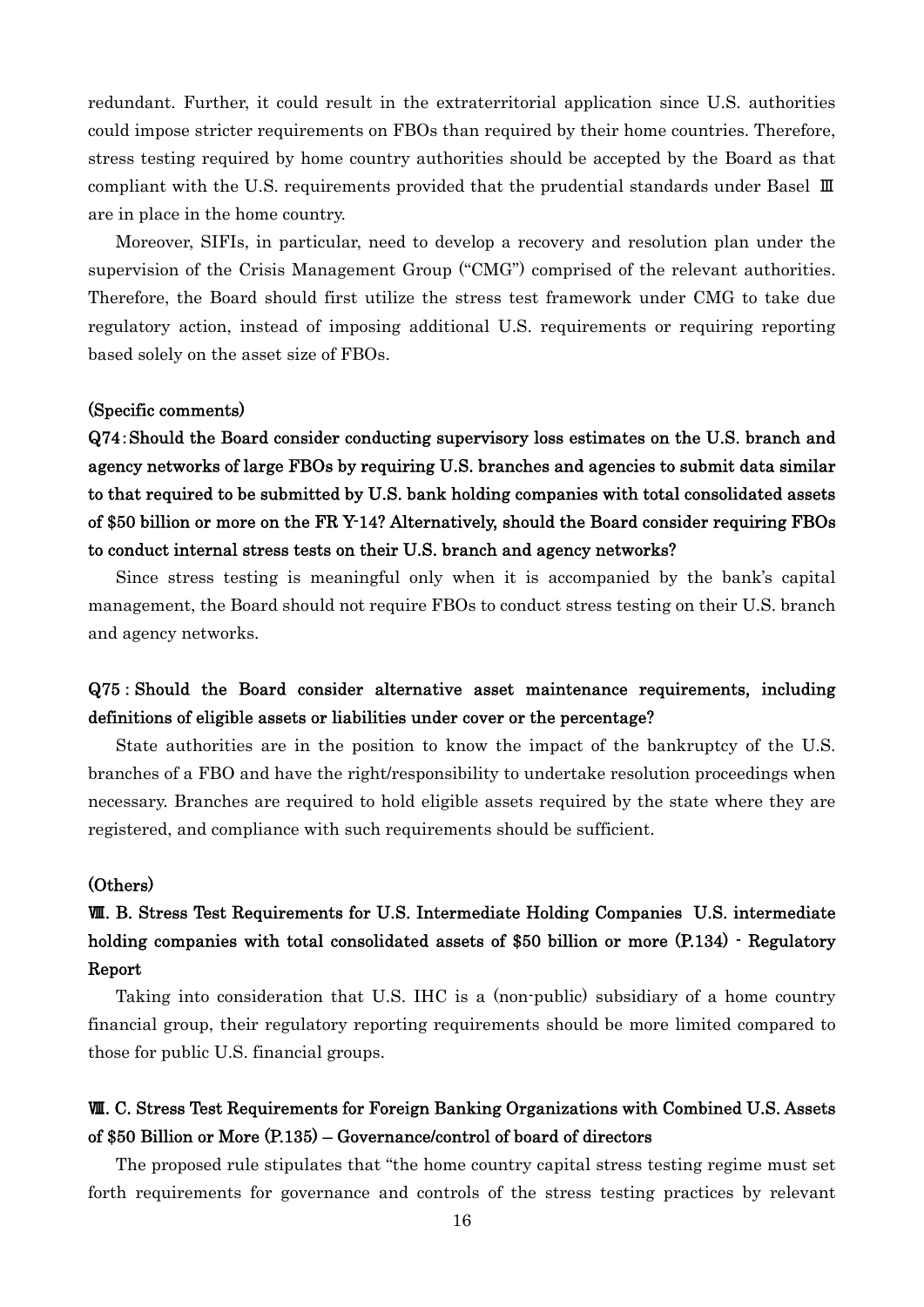management and the board of directors (or equivalent thereof) of the company" but does not provide specific guidance on this matter. Therefore, the Board is respectfully requested to further clarify this requirement.

# Ⅷ. Information requirements for foreign banking organizations with combined U.S. assets of \$50 billion or more (P.136) – Required information

FBOs may be required to undertake drastic restructuring of the current stress testing procedure, provided that the Board intends to require the same level of information as FRY-14A currently submitted for purposes of Comprehensive Capital Analysis and Review ("CCAR"). Please provide detailed explanation and/or specific examples for the information required by "estimates of the FBO's projected financial and capital condition" and "detailed information content regarding the organization's projected financial and capital condition over the planning horizon", especially the required level of details.

VIII. Information requirements for foreign banking organizations with combined U.S. assets of \$50 billion or more (P.136) – Filing deadline

The reporting deadline required by the proposed rule, i.e. January 5 of each calendar year, is based on U.S. bank holding companies whose fiscal year ends in December (CCAR deadline is also January 5). This will cause difficulties in practice for Japanese banks whose fiscal year ends in March as required by the Japanese Banking Act. Given that banks develop their annual business plans (or medium term business plans) first and then assess the impact from stress scenarios, the deadline for the proposed information requirements needs to be adjusted to align with the fiscal year-end in Japan. Therefore, the Board should allow those FBOs whose fiscal year end is other than December to submit required information within 5 days of their fiscal year-end.

#### Ⅸ. Debt-to-Equity Limits

#### (General comments)

The debt-to-equity limits effectively mean requiring FBOs to bring capital into the U.S. If this debt-to-equity ratio limitation is imposed at the discretion of the U.S. authority, it may give rise to a reciprocity issue. This requirement on equity should therefore be integrated into a single equity standard which is applied at the parent company level.

Further, if it is set to be introduced, the Board is requested to give due respect to the Basel Ⅲleverage ratio regime in establishing the framework to avoid dual standards for FBOs.

Invoking this limitation would limit dollar funding activities in the U.S. markets undertaken for asset management purposes in other markets and thus may trigger a failure of a bank. Therefore, this limitation should not be imposed without collaboration with home country authorities and should require consultation with them before applying such limitation.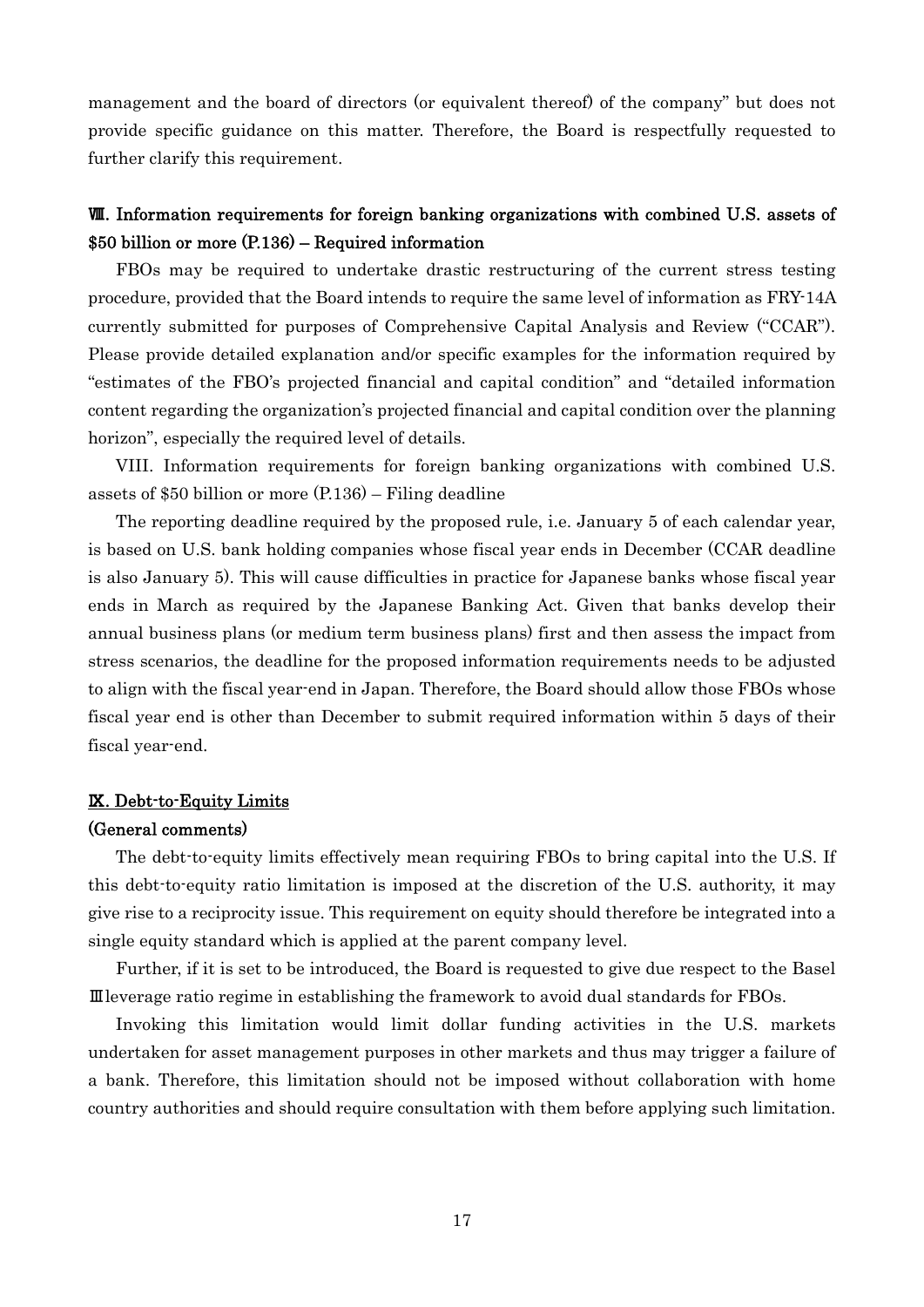### X. Early Remediation

### (General comments)

While the impact of trigger breach is limited within the U.S., some triggers are applied on a global consolidated basis, which may indirectly result in the extraterritorial application of the proposed rule. In particular, Level 2 and Level 3 triggers require higher minimum capital ratios or leverage ratios on a consolidated basis than the minimum thresholds set forth in the Basel Ⅲ Accord. This will undermine the purpose of the globally-agreed capital buffer rules and virtually allow mandatory application of the U.S. rule.

Given that the triggers may actually result in a failure of the bank subject to remediation actions, they should not be imposed without collaboration with home country authorities. Further, a framework where the Board can collaborate with home country authorities when requiring remediation actions should be established.

### (Specific comments)

# Q84:The Board seeks comment on the proposed risk-based capital and leverage triggers. What is the appropriate level within the proposed ranges above and below minimum requirements that should be established for the triggers in a final rule? Provide support for your answer.

The proposed rule should exclude the leverage triggers. Given that leverage ratio requirements are not implemented under the current capital framework and that the treatment of the leverage ratio under the Basel Ⅲ framework has yet to be finalized, such leverage triggers should be eliminated from early remediation triggers for FBOs. Further, the proposed triggers on risk-based capital ratios should be the same level with the home country standard.

It is unclear whether the minimum risk-based capital requirements applicable to FBOs include capital buffers and/or G-SIFIs surcharges. If they are included, the proposed rule will undermine the purpose of internationally-agreed capital buffers and surcharges.

# Q87:What additional factors should the Board consider when incorporating stress test results into the early remediation framework for FBOs? What alternative forward looking triggers should the Board consider in addition to or in lieu of stress test triggers?

Even if common macro scenarios are applied, stress testing may involve arbitrariness with regard to models, sensitivity and other factors. Therefore it is not appropriate to include stress testing as one of triggers for supervisory intervention.

It is also our concern that assessing FBOs' stress tests based on the U.S. stress testing requirements could work as a kind of extraterritorial application of the U.S. rule.

Q99:The Board seeks comment on the proposed approach to market-based triggers detailed below, alternative specifications of market-based indicators, and the potential benefits and challenges of introducing additional market-based triggers for remediation levels 2, 3, or 4 of the proposal. In addition, the Board seeks comment on the sufficiency of information content in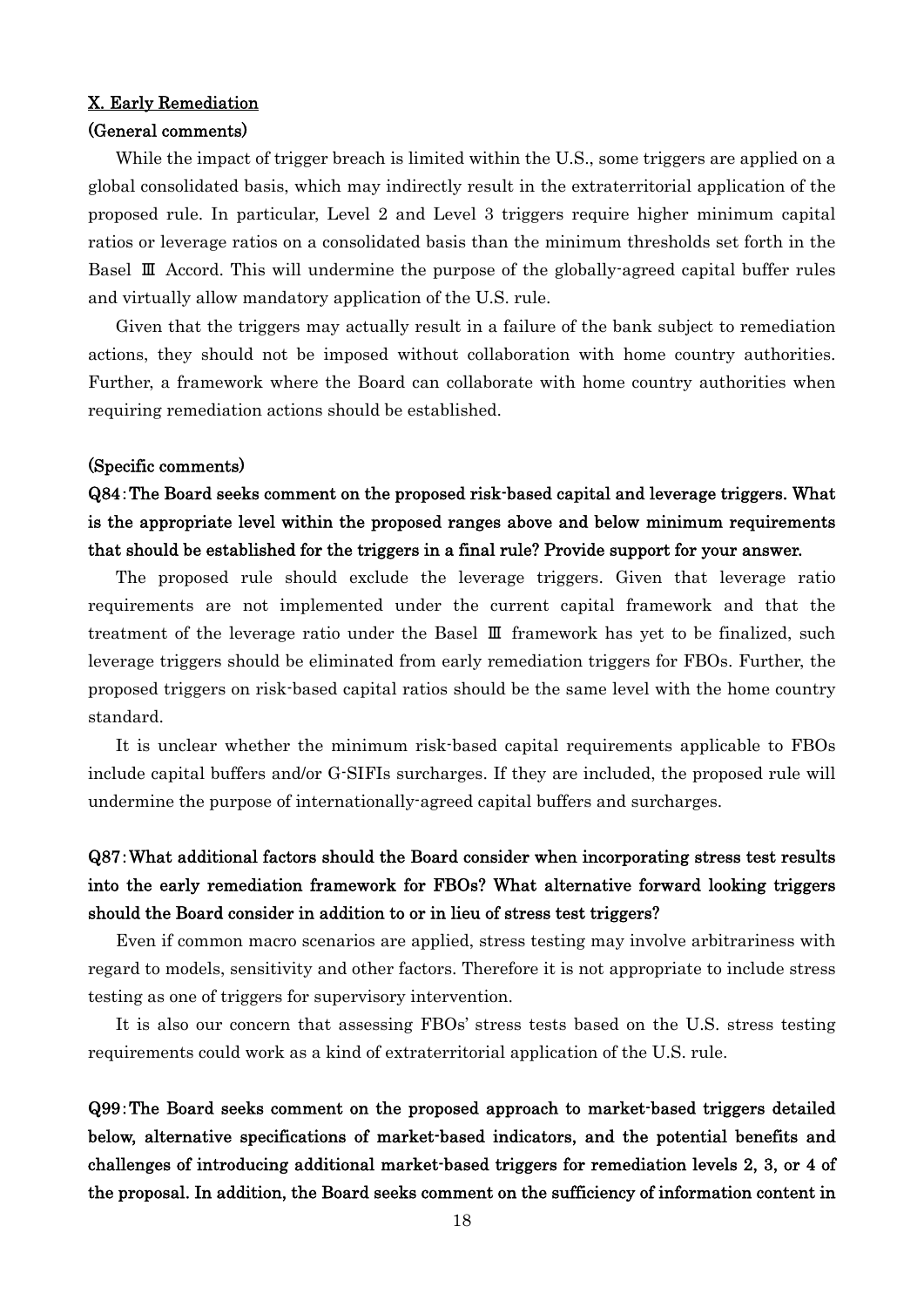### market-based indicators generally.

Equity-based indicators are significantly influenced by factors that are not directly relevant to a company's creditworthiness or soundness, such as market conditions and investors' attitude and such influence may give rise to a negative feedback loop caused by a spillover effect. Equity-based indicators should not be deemed as objective, and therefore use of such indictors for early remediation triggers is not appropriate.

Debt-based indicators are also inappropriate for a trigger because the market liquidity of CDS and subordinated bonds in Japan is low and prices of those are volatile depending on market environment and demand/supply conditions.

### (Others)

#### X. D. Level 1 remediation (heightened supervisory review) (P.161)

The following should be considered:

- ・ Clarification on the Board's assessment criteria for "weakness" and the relevant procedure;
- ・ Confirmation/clarification of transitional provisions/periods;
- Exemptions where home country stress testing satisfies relevant requirements and others; and
- ・ Careful consideration of application to avoid extraterritorial application, permitting substituted compliance as in "SD Registration" or other similar frameworks.

## X. D. Level 2 remediation (initial remediation) (P.164)

In limiting the growth in total U.S. assets and risk weighted assets when subject to the level 2 remediation, the proposed rule compares average daily combined U.S. assets during a quarter to those during the preceding quarter. Instead of using such daily-average asset figures, quarterly-average figures, for example, the average of the assets at the end of each quarter. (it should be the case for the level 3 remediation as well.)

### Other comments

#### II. A. Scope of Application (P.21) – U.S. assets

FBOs may increase their deposits at the Federal Reserve Banks ("FRB"), short-term U.S. government bonds or other assets to beef up their liquidity positions and as a result could exceed the asset threshold and subject to enhanced regulation. To avoid discouraging FBOs' effort to maintain sufficient liquidity buffer by applying tougher regulations as a result of such behaviors, we believe that the proposed rule should be amended to exclude such deposits at the Fed and other liquid assets from the definition of the U.S. assets of FBOs.

Further, in calculating U.S. assets, inter-office ("I/O") transactions are netted since figures from a so-called call report (FFIEC 002) are used. However, the proposed rule contains a statement that may indicate that entities should compute U.S. assets on a gross basis: "The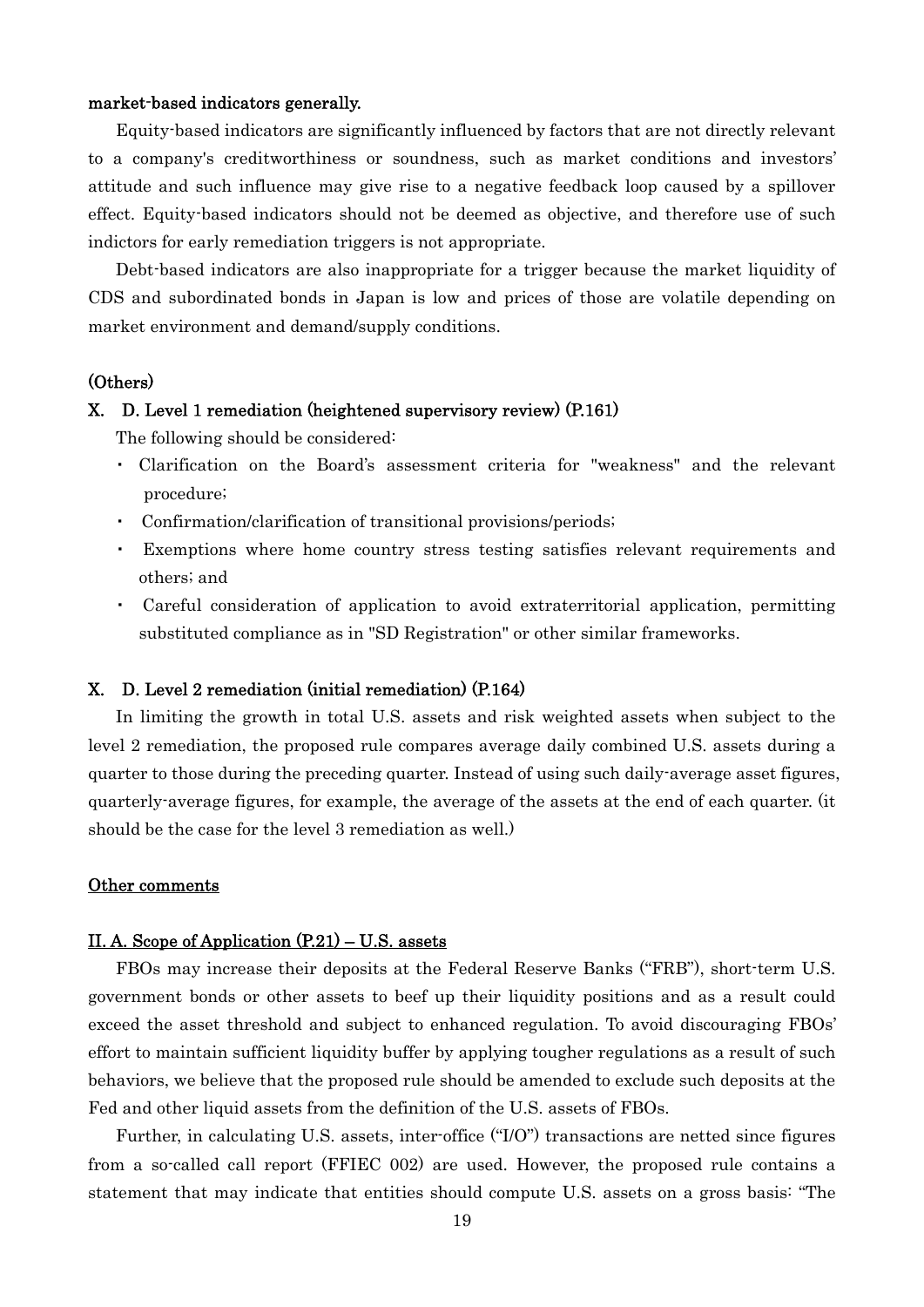company would be required to reflect balances and transactions between the U.S. subsidiary or U.S. branch or agency, on the one hand, and the foreign bank's non-U.S. offices and other non-U.S. affiliates, on the other hand." To avoid misunderstanding, it is requested that the proposed rule specifies that I/O transactions should be netted.

### §252.3 Definitions (P.199) - Affiliates

Under the proposed rule, the term "Affiliate" is defined consistent with the control concept under the Bank Holding Company Act (the "BHC Act") and differs from the definition for accounting purposes. There could be some cases where an entity may be construed as an affiliate under the BHC Act but not for accounting purposes from the perspective of "significant influence". It is considered that such an entity without significant influence should not be subject to the proposed rule and thus the Board should permit the use of the definition of "Affiliate" for accounting purposes.

## §252.3 Definitions (P.199) Foreign Banking Organization

If FBOs are required to satisfy the proposed rule (i.e. extraterritorial application), given the diversity across FBOs including the business model, the Board should allow flexible application of the definition of "FBO". Specifically, whether an FBO means a top-tier holding company or a direct parent of a U.S. subsidiary should be flexible.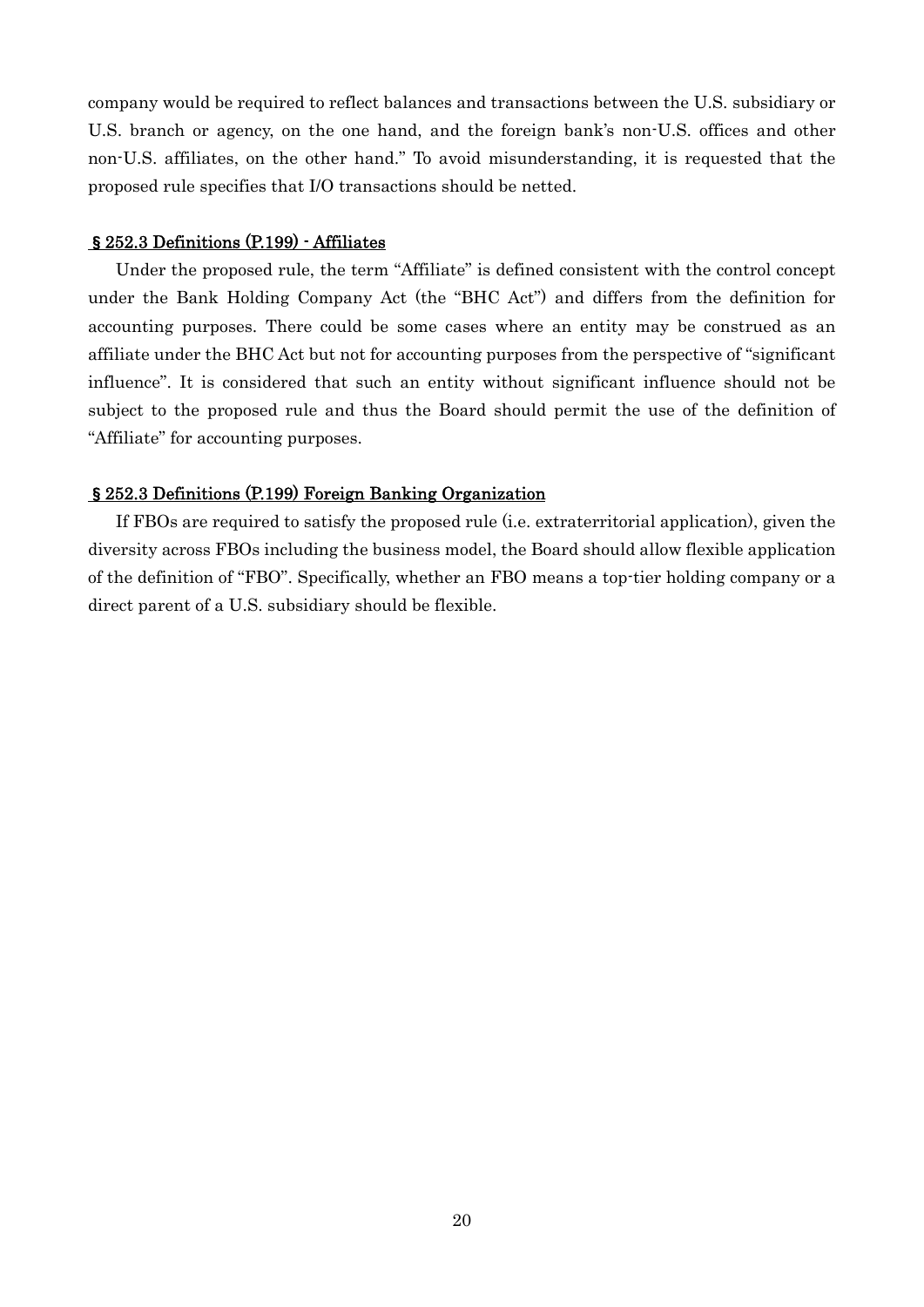## **Exhibit: Matters to be clarified**

We respectfully request the following to be clarified in finalizing the rules.

| Category<br>(page in NPR)                                                     | Item                                                          | Matters to be clarified                                                                                                                                                                                                                                                                                                                                                                                                                                                                                                                                                                                                                                                                                                                                                                                                                                                                                                                             |
|-------------------------------------------------------------------------------|---------------------------------------------------------------|-----------------------------------------------------------------------------------------------------------------------------------------------------------------------------------------------------------------------------------------------------------------------------------------------------------------------------------------------------------------------------------------------------------------------------------------------------------------------------------------------------------------------------------------------------------------------------------------------------------------------------------------------------------------------------------------------------------------------------------------------------------------------------------------------------------------------------------------------------------------------------------------------------------------------------------------------------|
| Formation of IHC<br>P.42                                                      | Subsidiaries                                                  | Please clarify that FBO's subsidiaries outside the IHC are allowed to<br>hold the stake of a subsidiary held under an IHC together with the<br>IHC.<br>Is it possible that subsidiaries that FBO has a stake of less than 25%<br>be held under the IHC? If so, whether there is any further limitation on<br>the ownership percentage should be clarified.                                                                                                                                                                                                                                                                                                                                                                                                                                                                                                                                                                                          |
| Formation of IHC<br>P.43                                                      | Form of IHC                                                   | • The involvement of ultimate holding company (UHC) should be<br>clarified (e.g. whether IHC is subject to direct governance of UHC or<br>whether IHC should be governed and controlled directly under<br>small-sized bank, etc.)<br>"Investor" to IHC should include FBO's subsidiary, considering NPR<br>permits multiple investors of IHC.<br>· U.S. authorities' preference on the formation of multiple IHCs should<br>be clearly indicated. On the other hand, FBO's indirect ownership of<br>U.S. IHC through subsidiaries (where UHC is not IHC's direct holding<br>company) should be permitted. (e.g. a case where an IHC (securities)<br>under parent (securities) under UHC is assumed.)<br>Authority's view on the U.S.-wide governance system which includes<br>branches and agencies should be specified. For example, is it possible<br>for the risk committee under U.S. IHC to have authority over U.S.<br>branches and agencies? |
| Formation of IHC<br>P.44                                                      | FED's monitoring of<br>avoidance<br>behavior<br>of regulation | ·Cases including examples which will be regarded as regulatory<br>avoidance should be clarified and illustrated.<br>Penalties where actions are deemed to be regulatory avoidance should<br>be specified (e.g. strengthening the regulations for branches and<br>agencies).                                                                                                                                                                                                                                                                                                                                                                                                                                                                                                                                                                                                                                                                         |
| Formation of IHC<br>P.45                                                      | Report of formation                                           | Cases where additional items need to be reported should be clarified<br>with certain examples.                                                                                                                                                                                                                                                                                                                                                                                                                                                                                                                                                                                                                                                                                                                                                                                                                                                      |
| Risk-based<br>capital<br>(RBC)<br>ratio<br>and<br>Leverage ratio (LR)<br>P.53 | <b>RBC</b>                                                    | • Quarterly reporting should be sufficient in line with the BCBS $\mathbb I$<br>Capital Framework.<br>• The timing when the U.S. starts to implement the Basel III Capital<br>Framework and schedule for designating domestic systemically<br>important banks (D-SIBs) should be explicitly stated.                                                                                                                                                                                                                                                                                                                                                                                                                                                                                                                                                                                                                                                 |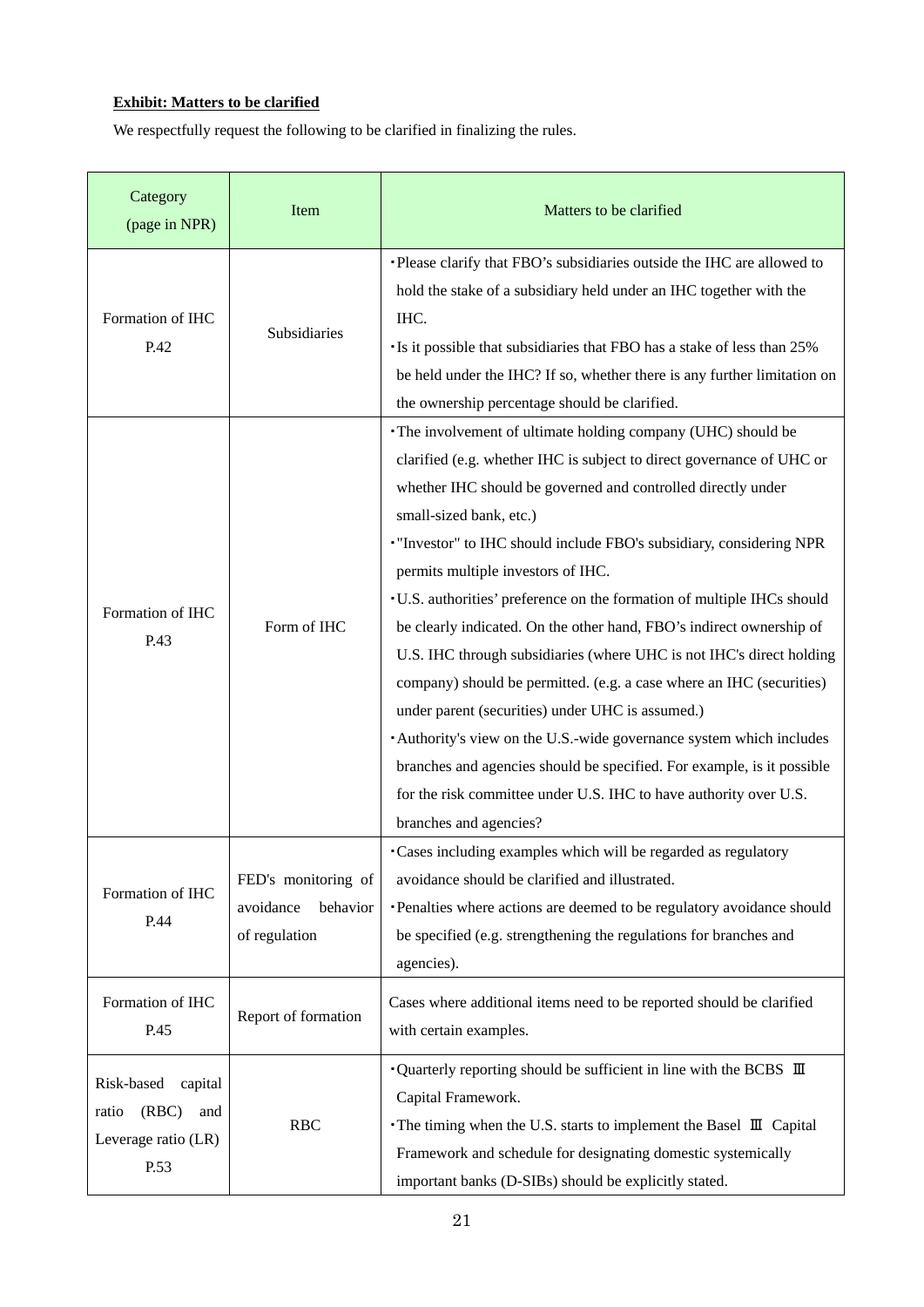| Category<br>(page in NPR)                                                     | Item                                       | Matters to be clarified                                                                                                                                                                                                                                                                                                                                                                                                                                               |
|-------------------------------------------------------------------------------|--------------------------------------------|-----------------------------------------------------------------------------------------------------------------------------------------------------------------------------------------------------------------------------------------------------------------------------------------------------------------------------------------------------------------------------------------------------------------------------------------------------------------------|
| Risk-based<br>capital<br>ratio<br>(RBC)<br>and<br>Leverage ratio (LR)<br>P.57 | <b>RBC</b>                                 | Frequency of reporting and timing of submission should be based on<br>that of home country regulation.                                                                                                                                                                                                                                                                                                                                                                |
| Liquidity<br>P.74                                                             | Stress test                                | For a horizon over 30 days, can support from parent and affiliates be<br>assumed?                                                                                                                                                                                                                                                                                                                                                                                     |
| Liquidity<br>P.85                                                             | Composition of<br>liquidity buffer         | "in U.S.", one of the criteria on eligible liquid assets, should mean that<br>IHC/US branch has power of disposition.                                                                                                                                                                                                                                                                                                                                                 |
| Liquidity<br>P.87                                                             | Establish and<br>maintain CFP              | Support from U.S. branch and agency network and outside of U.S. (eg.<br>parent) should be allowed to be included in a contingency funding plan.                                                                                                                                                                                                                                                                                                                       |
| Liquidity<br>P.91                                                             | Specific limits                            | It should be clarified whether specific limits (cap) are required to be set<br>and complied with at the combined U.S. operations level, including<br>IHC and U.S. branch network, or at an-individual entity level.                                                                                                                                                                                                                                                   |
| Single-Counterparty<br>Credit Limits<br>P.108                                 | Eligible collateral                        | It should be permitted to use calculation methods currently used by<br>subsidiaries as substitute for the FRB method which should be the basic<br>method.                                                                                                                                                                                                                                                                                                             |
| Debt-to-Equity<br>Limits<br>P.142                                             | Debt-to-Equity<br>Limits                   | Quarterly reporting of the balance sheet figures should be accepted.                                                                                                                                                                                                                                                                                                                                                                                                  |
| Early remediation<br>P.167                                                    | Level 3 (recovery)                         | · It should be clarified whether the memorandum of understanding is to<br>be public or not.<br>A clear definition should be provided of "U.S. senior management" to<br>which increasing pay or paying bonus is prohibited, as well as the<br>impact on Bank HQ employees assigned to U.S. Operations and Bank<br>HQ senior management.<br>The definition of "U.S. senior management" and whether it includes<br>Bank HQ senior management or not should be clarified. |
| Early remediation<br>P.158<br>P.171                                           | Market indicators<br>Example of indicators | The definition of "CDS" (as assumed in the proposed rule) (e.g. an<br>average of multiple figures by CDS providers) should be explicitly<br>provided.                                                                                                                                                                                                                                                                                                                 |